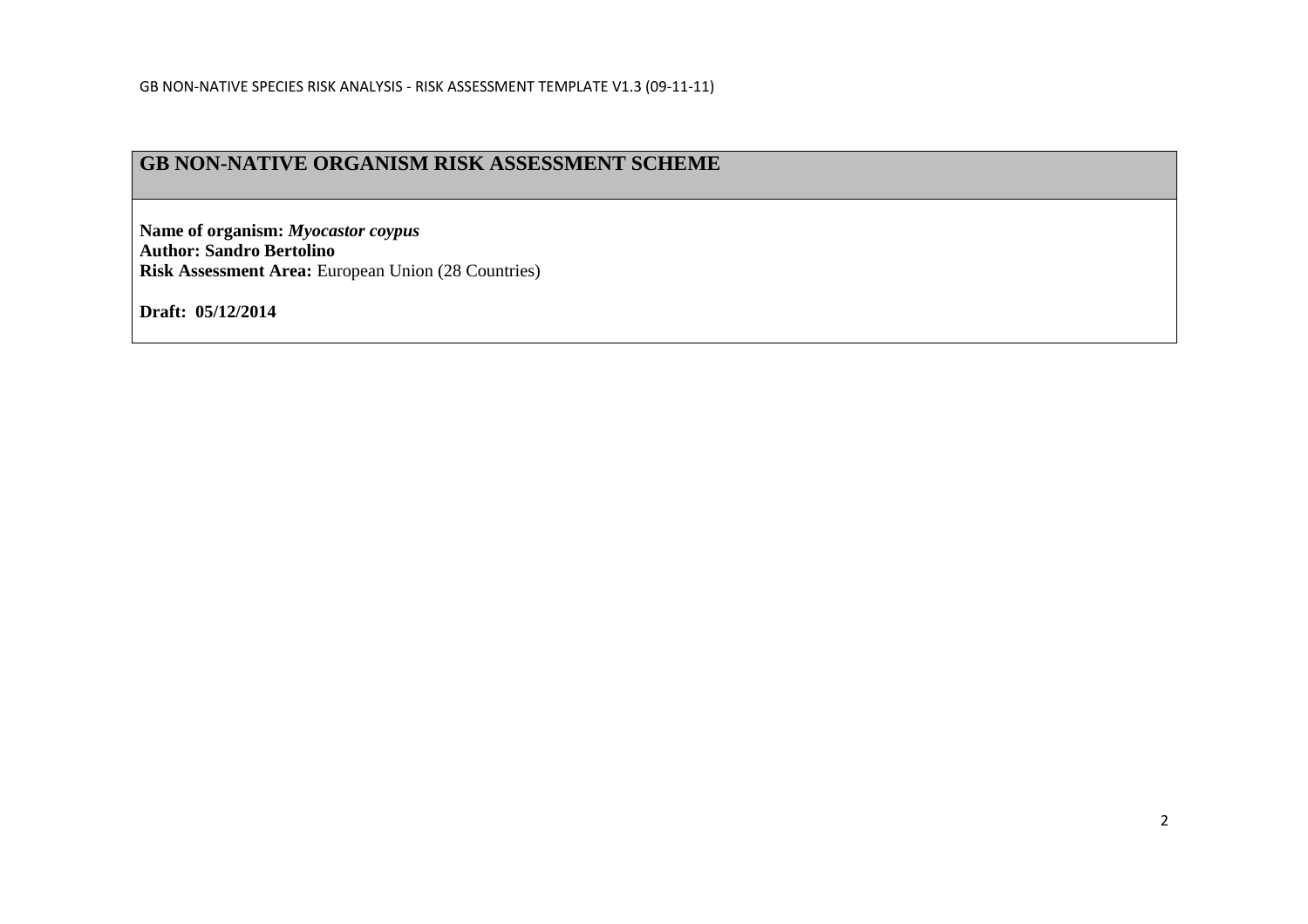| <b>EU CHAPPEAU</b>                                                                                                                                                     |                                                                                                                                                                                                                                                                           |
|------------------------------------------------------------------------------------------------------------------------------------------------------------------------|---------------------------------------------------------------------------------------------------------------------------------------------------------------------------------------------------------------------------------------------------------------------------|
| <b>QUESTION</b>                                                                                                                                                        | <b>RESPONSE</b>                                                                                                                                                                                                                                                           |
| 1. In how many EU member states has this species been recorded? List<br>them.                                                                                          | Austria, Belgium, Bulgaria, Croatia, Czech Republic, Denmark, Finland, France,<br>Germany, Greece, Ireland, Italy, Latvia, Luxembourg, Netherlands, Norway,<br>Poland, Romania, Slovakia, Slovenia, Spain, Sweden, Switzerland, United Kingdom<br>(Map in DAISIE website) |
| 2. In how many EU member states has this species currently<br>established populations? List them.                                                                      | Austria, Belgium, Bulgaria, Croatia, France, Germany, Greece, Italy, Luxembourg,<br>Netherlands, Romania, Slovakia, Slovenia, Spain (Map in DAISIE website).<br>Eradicated from United Kingdom (Gosling & Baker 1989)                                                     |
| 3. In how many EU member states has this species shown signs of<br>invasiveness? List them.                                                                            | It is invasive in Italy, France and Central Europe                                                                                                                                                                                                                        |
| 4. In which EU Biogeographic areas could this species establish?                                                                                                       | According to present distribution the species is already established in the<br>Atlantic, Continental, Mediterranean, Pannonian (?), Biogeographic areas; the<br>establishement in the other Biogeographic areas is not likely                                             |
| 5. In how many EU Member States could this species establish in the<br>future [given current climate] (including those where it is already<br>established)? List them. | Austria, Belgium, Bulgaria, Croatia, Czech Republic, Denmark, France, Germany,<br>Greece, Ireland, Italy, Luxembourg, Netherlands, Poland, Portugal, Romania,<br>Slovakia, Slovenia, Spain, Switzerland, United Kingdom                                                   |
| 6. In how many EU member states could this species become invasive<br>in the future [given current climate] (where it is not already<br>established)?                  | Spain and Portugal; in Great Britain it was invasive in the past, but it has been<br>eradicated.                                                                                                                                                                          |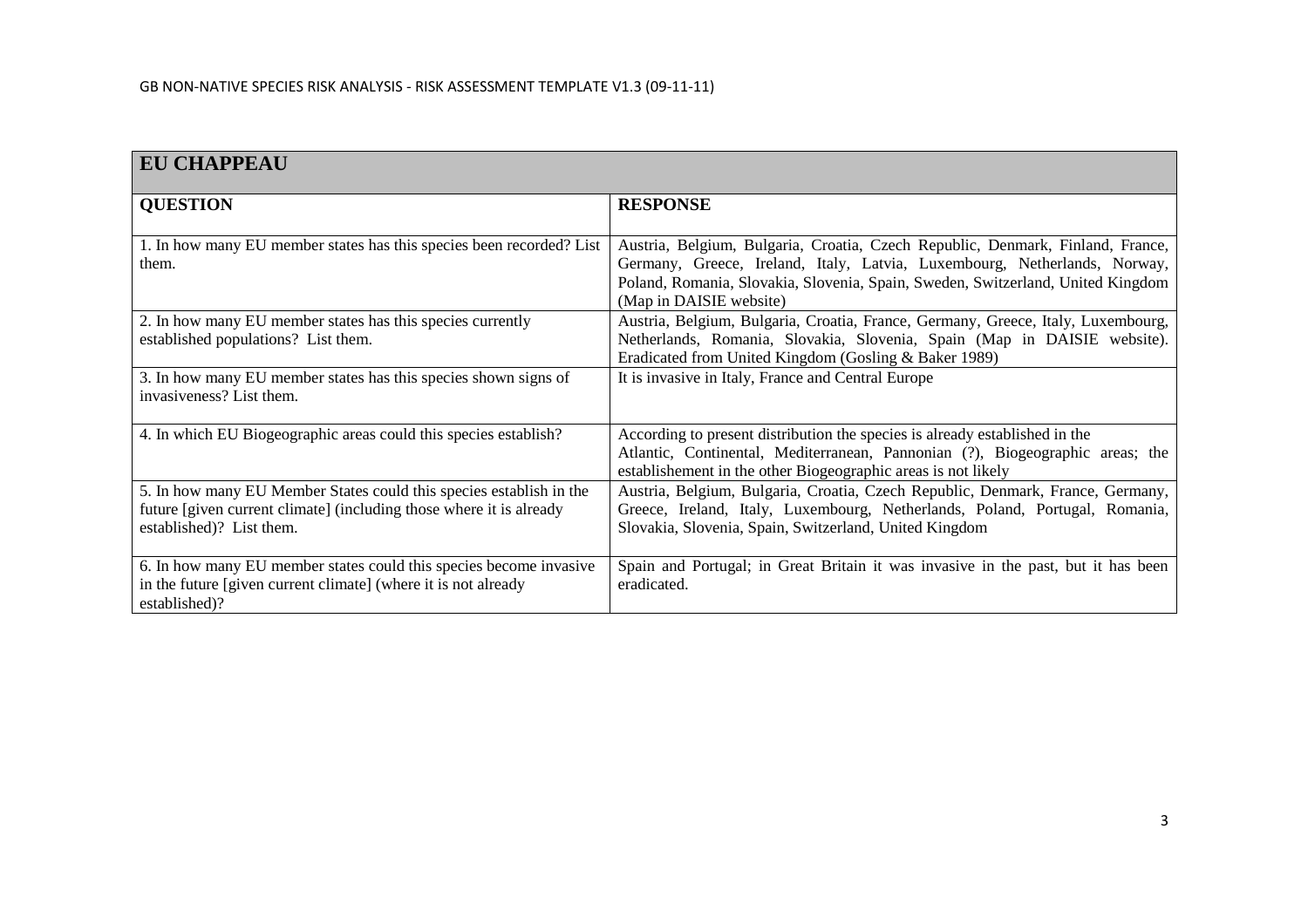| <b>SECTION A - Organism Information and Screening</b>                                                                                                |                                                                                                |                                                                                                                                                                                                                                                                                                                                                    |  |
|------------------------------------------------------------------------------------------------------------------------------------------------------|------------------------------------------------------------------------------------------------|----------------------------------------------------------------------------------------------------------------------------------------------------------------------------------------------------------------------------------------------------------------------------------------------------------------------------------------------------|--|
| <b>Stage 1. Organism Information</b>                                                                                                                 | <b>RESPONSE</b>                                                                                | <b>COMMENT</b>                                                                                                                                                                                                                                                                                                                                     |  |
|                                                                                                                                                      | [chose one entry, delete all others]                                                           |                                                                                                                                                                                                                                                                                                                                                    |  |
| 1. Identify the organism. Is it clearly a single<br>taxonomic entity and can it be adequately<br>distinguished from other entities of the same rank? | Myocastor coypus Molina, 1782.<br>EN: Coypu; FR: Ragondin; IT: Nutria; D: Nutria;<br>ES: Coipú | Yes, this species can be adequately distinguished<br>from other entities.                                                                                                                                                                                                                                                                          |  |
| 2. If not a single taxonomic entity, can it be<br>redefined? (if necessary use the response box to<br>re-define the organism and carry on)           | NA                                                                                             |                                                                                                                                                                                                                                                                                                                                                    |  |
| 3. Does a relevant earlier risk assessment exist?<br>(give details of any previous risk assessment)                                                  | N <sub>o</sub>                                                                                 |                                                                                                                                                                                                                                                                                                                                                    |  |
| 4. If there is an earlier risk assessment is it still<br>entirely valid, or only partly valid?                                                       | <b>NA</b>                                                                                      |                                                                                                                                                                                                                                                                                                                                                    |  |
| 5. Where is the organism native?                                                                                                                     |                                                                                                | South America                                                                                                                                                                                                                                                                                                                                      |  |
| 6. What is the global distribution of the organism<br>(excluding Europe)?                                                                            |                                                                                                | Coypus are native from South America where they<br>are present in Argentina, Bolivia, Brazil, Chile,<br>Paraguay, Uruguay. Coypu populations are<br>currently established in North America, Central<br>and Eastern Asia including Japan and Korea,<br>Kenya in East Africa, and the Middle East (Carter<br>& Leonard 2002; Bertolino et al. 2012). |  |
| 7. What is the distribution of the organism in<br>Europe?                                                                                            |                                                                                                | Austria, Belgium, Bulgaria, Croatia, France,<br>Greece,<br>Luxembourg,<br>Germany,<br>Italy,<br>Netherlands, Romania, Slovakia, Slovenia, Spain<br>(DAISIE website).                                                                                                                                                                               |  |
| 8. Is the organism known to be invasive (i.e. to<br>threaten organisms, habitats or ecosystems)                                                      | Yes                                                                                            | Coypus have been introduced and established<br>population in many localities of Europe, North                                                                                                                                                                                                                                                      |  |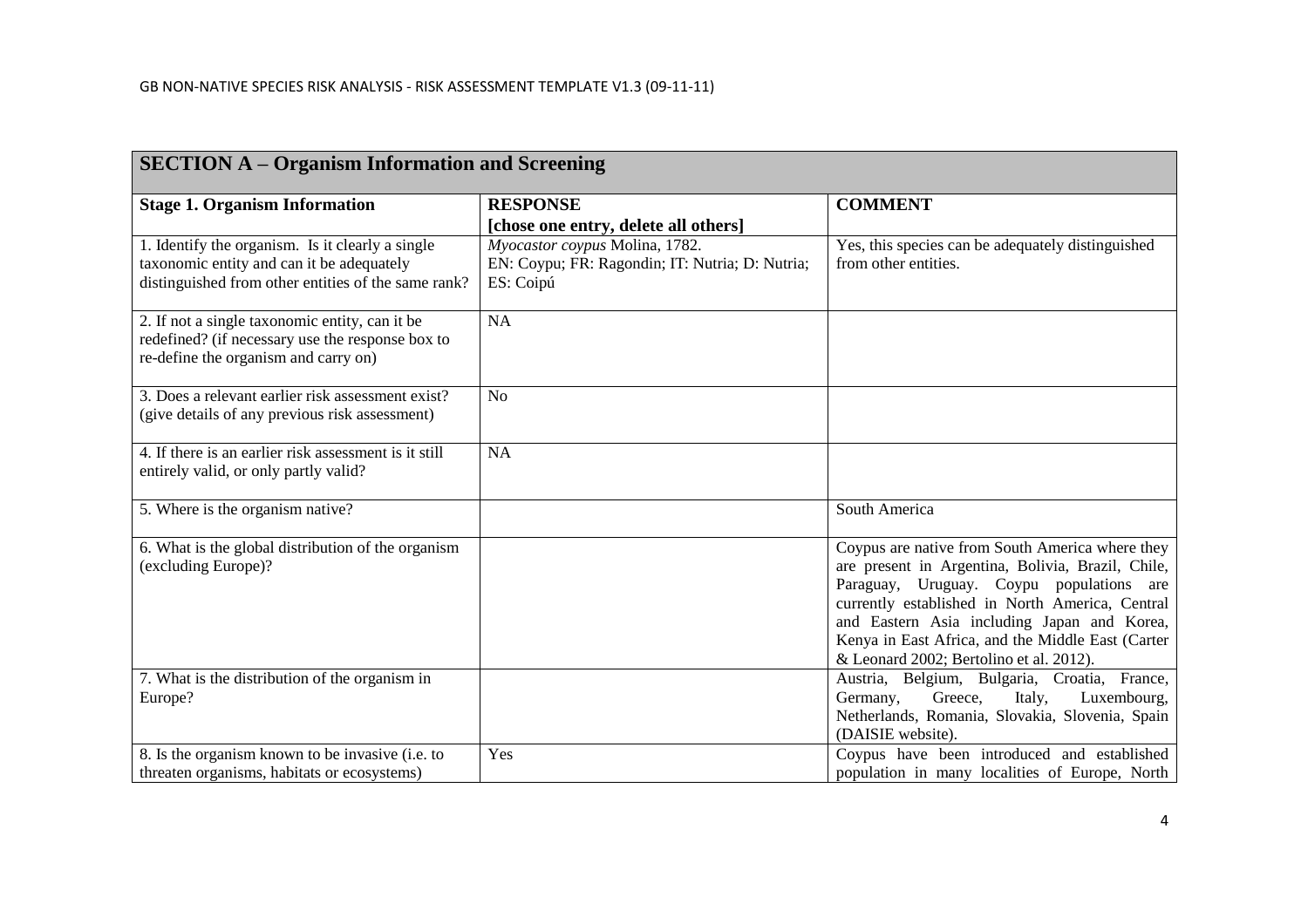| anywhere in the world? | America, Central and Eastern Asia including Japan    |
|------------------------|------------------------------------------------------|
|                        | and Korea, Kenya in East Africa, and the Middle      |
|                        | East (Carter & Leonard 2002; Bertolino et al.        |
|                        | 2012). It has been included in the IUCN list of the  |
|                        | 100 of the worst invasive species (Bertolino 2009).  |
|                        | Coypus are generalist herbivores, which feed on a    |
|                        | wide variety of plant materials, including leaves,   |
|                        | stems and roots. As a result of this feeding         |
|                        | activity, large areas of Nuphar lutea, Rumex spp.,   |
|                        | Sagittaria spp., Scirpus spp., Phragmites australis, |
|                        | Trapa natans, Typha spp., may be eliminated          |
|                        | (Ellis 1963; Willner et al. 1979; Boorman & Fuller   |
|                        | 1981; Bertolino et al. 2005). Occasionally, coypus   |
|                        | might feed on crustaceans and freshwater mussels,    |
|                        | but prey are important only locally. In Louisiana    |
|                        | (USA) the coypu exerts an important impact on the    |
|                        | aboveground biomass of native marsh plant            |
|                        | species, such as chairmaker's bulrush, Scirpus       |
|                        | americanus (Johnson and Foote, 1997) and             |
|                        | arrowheads, Sagittaria latifolia and S. platyphylla  |
|                        | (Llewellyn & Shaffer 1993). In Louisiana and         |
|                        | Maryland feeding activity of coypu has been          |
|                        | associated with the loss of brackish and freshwater  |
|                        | marshes through a process known as eatout (Foote     |
|                        | & Johnson 1993; Carter et al. 1999). In 2007,        |
|                        | estimates of coastwide marsh damaged by coypu        |
|                        | feeding activity ranged from 3,400 to 41,500         |
|                        | hectares per year (Louisiana Department of           |
|                        | Wildlife and Fisheries 2007).                        |
|                        | Coypus could impact waterbird breeding success       |
|                        | by using their nests as platform for resting and     |
|                        | thus crushing or sinking the eggs (Bertolino et al.  |
|                        | 2011; Angelici et al. 2012). Competitive exclusion   |
|                        | may be taking place between coypu and the            |
|                        | muskrat Ondatra zibethicus in North America          |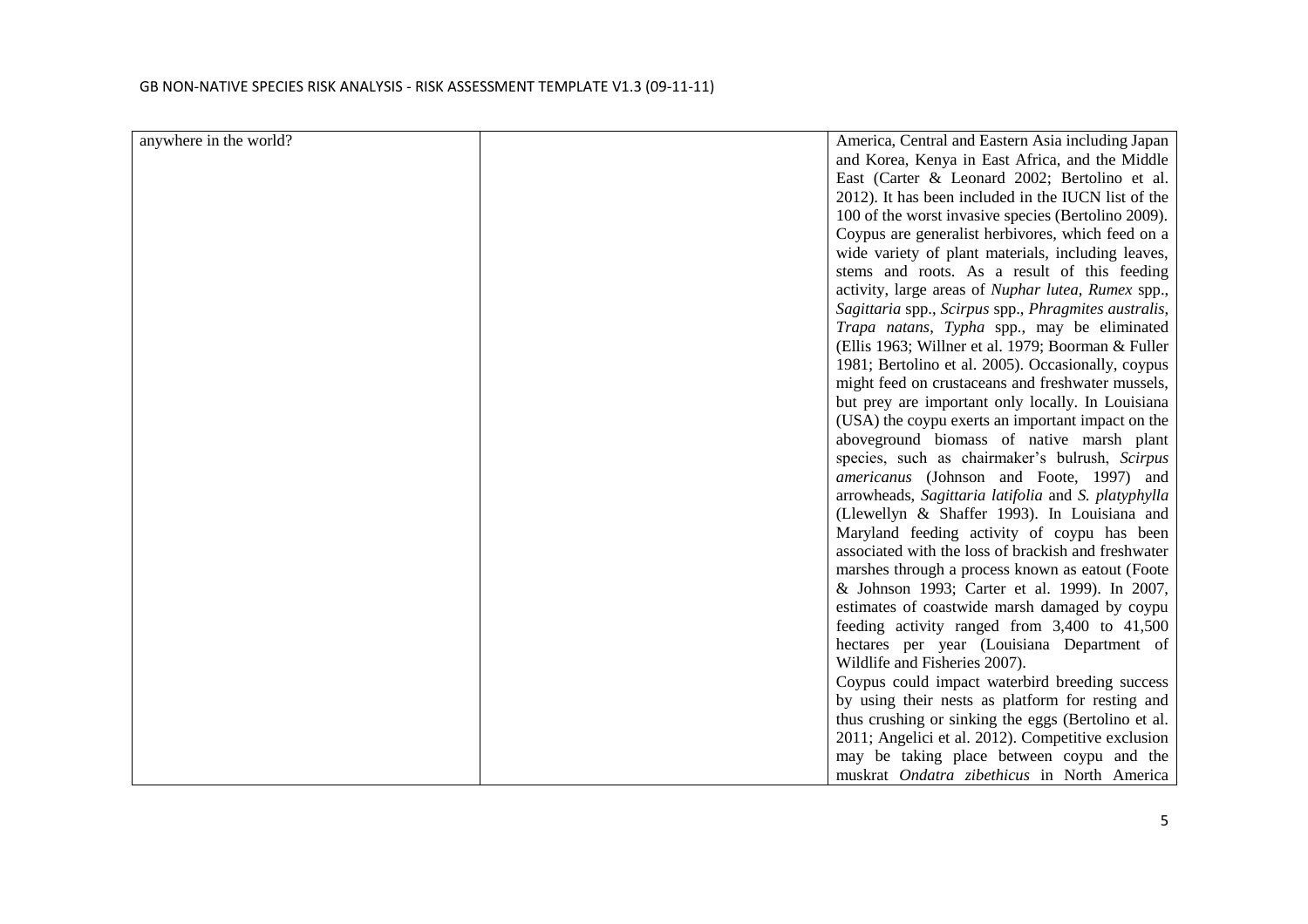|                                                      |                                                | (Bertolino et al. 2012).                                                                                |
|------------------------------------------------------|------------------------------------------------|---------------------------------------------------------------------------------------------------------|
| 9. Describe any known socio-economic                 | None known                                     |                                                                                                         |
| benefits of the organism in the risk assessment      |                                                |                                                                                                         |
| area.                                                |                                                |                                                                                                         |
| <b>Stage 2. Screening Questions</b>                  |                                                |                                                                                                         |
|                                                      |                                                |                                                                                                         |
| 10. Has this risk assessment been requested by the   | N <sub>o</sub>                                 |                                                                                                         |
| Programme Board? (If uncertain check with the        |                                                |                                                                                                         |
| Non-native Species Secretariat)                      |                                                |                                                                                                         |
| 11. What is the reason for performing the risk       | Identification of invasive alien species of EU |                                                                                                         |
| assessment?                                          | concern                                        |                                                                                                         |
|                                                      |                                                |                                                                                                         |
| 12. Does the organism have intrinsic attributes that |                                                | Coypus can breed throughout the year. The age of                                                        |
| indicate that it could be invasive, i.e. threaten    |                                                | first parturition is 3-8 months. Prenatal embryo<br>losses (up to 50-60%) and abortion of litters could |
| species, habitats or ecosystems?                     |                                                | influence productivity. Mean litter size at birth is                                                    |
|                                                      |                                                | 4.5-5.4 (Italy, England). In favourable habitats,                                                       |
|                                                      |                                                | females may have 2.7 litters/year with a mean of                                                        |
|                                                      |                                                | 15 young/year (Gosling 1981).                                                                           |
|                                                      |                                                | On average, individuals in introduced populations                                                       |
|                                                      |                                                | put on weight more quickly, they reach sexual                                                           |
|                                                      |                                                | maturity at a younger age and frequently live at                                                        |
|                                                      |                                                | higher population densities than in their native                                                        |
|                                                      |                                                | range (Guichón et al. 2003; Bertolino et al. 2012).                                                     |
|                                                      |                                                | This may be related to a high hunting pressure in                                                       |
|                                                      |                                                | the native range, which selects for smaller adult                                                       |
|                                                      |                                                | size with respect to introduced areas (Purvis                                                           |
|                                                      |                                                | 2001); though it may also be explained by harsh<br>climatic conditions in introduced ranges that        |
|                                                      |                                                | favour heaviness animals.                                                                               |
|                                                      |                                                | Coypus are found in a variety of aquatic habitats                                                       |
|                                                      |                                                | including: wetlands, ponds, lakes, rivers and                                                           |
|                                                      |                                                | streams. In these habitats, the species could affect                                                    |
|                                                      |                                                | vegetation and aquatic birds.                                                                           |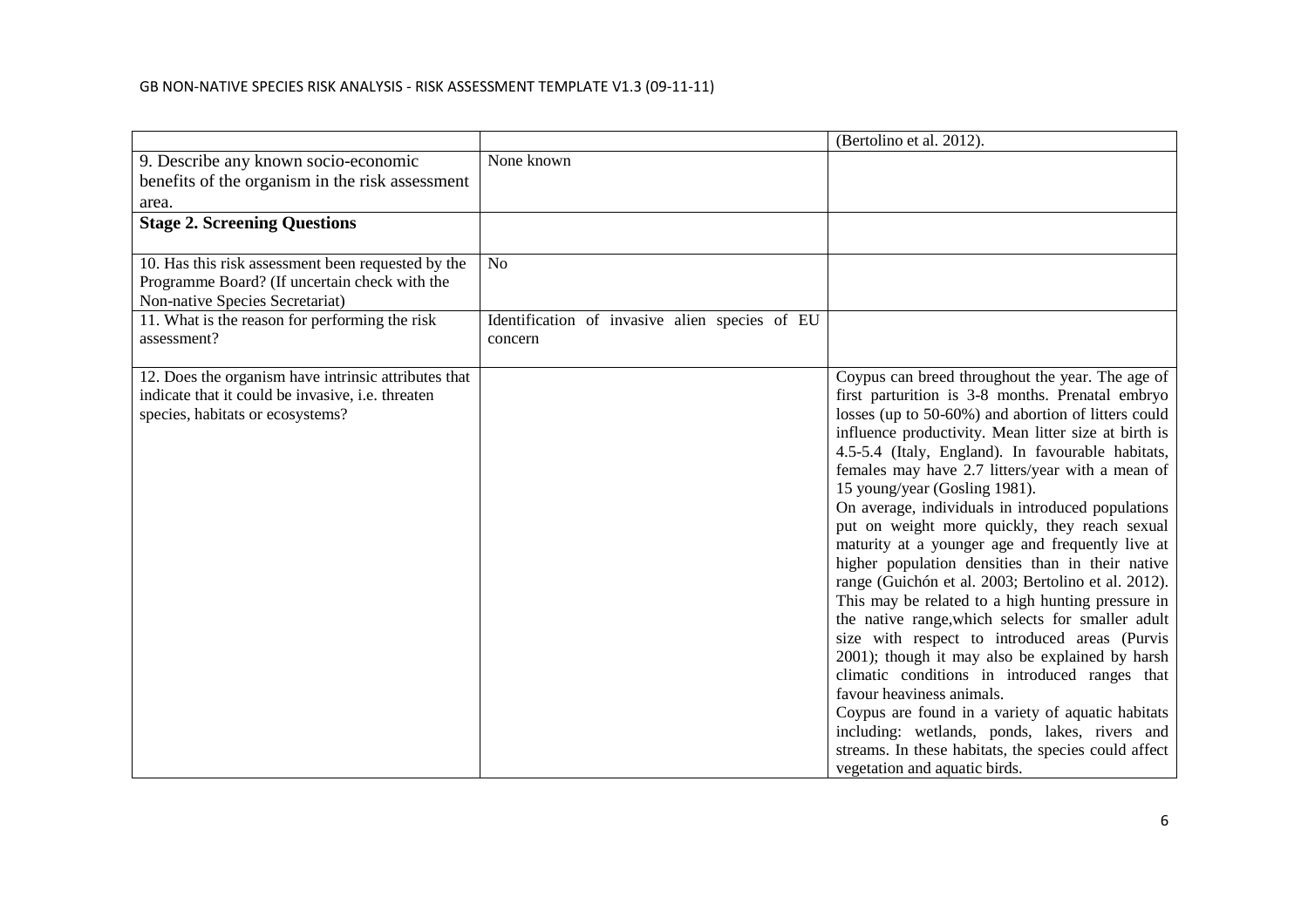| 13. Does the organism occur outside effective<br>containment in Europe?                                                                                                                                                                                                                       | Yes            |                                                                                                                                                                                                                                                                                                                                                                                                                            |
|-----------------------------------------------------------------------------------------------------------------------------------------------------------------------------------------------------------------------------------------------------------------------------------------------|----------------|----------------------------------------------------------------------------------------------------------------------------------------------------------------------------------------------------------------------------------------------------------------------------------------------------------------------------------------------------------------------------------------------------------------------------|
| 14. Is the organism widely distributed in Europe?                                                                                                                                                                                                                                             | Yes            | Established populations are present in Austria,<br>Belgium, Bulgaria, Croatia, France, Germany,<br>Luxembourg,<br>Netherlands,<br>Greece,<br>Italy,<br>Romania, Slovakia, Slovenia, Spain.                                                                                                                                                                                                                                 |
| 15. Does at least one species (for herbivores,<br>predators and parasites) or suitable habitat vital for<br>the survival, development and multiplication of the<br>organism occur in Europe, in the open, in<br>protected conditions or both?                                                 | Yes            | The species is found in a variety of aquatic<br>habitats such as wetlands, ponds, lakes, rivers and<br>streams, even in urban areas; it is also present in<br>some zoological gardens.                                                                                                                                                                                                                                     |
| 16. Does the organism require another species for<br>critical stages in its life cycle such as growth (e.g.<br>root symbionts), reproduction (e.g. pollinators; egg<br>incubators), spread (e.g. seed dispersers) and<br>transmission, (e.g. vectors)?                                        | N <sub>o</sub> |                                                                                                                                                                                                                                                                                                                                                                                                                            |
| 17. Is the other critical species identified in<br>question 12 (or a similar species that may provide<br>a similar function) present in Europe or likely to<br>be introduced? If in doubt, then a separate<br>assessment of the probability of introduction of<br>this species may be needed. | <b>NA</b>      |                                                                                                                                                                                                                                                                                                                                                                                                                            |
| 18. Does the known geographical distribution of<br>the organism include ecoclimatic zones<br>comparable with those of Europe or sufficiently<br>similar for the organism to survive and thrive?                                                                                               | Yes            | The species is already established in many<br>European countries; therefore climatic conditions<br>in most of Europe are considered almost suitable<br>for coypu.<br>Anyway, coypu populations are sensitive to<br>climatic conditions and severe winters may be the<br>most limiting factor (Doncaster & Micol 1989).<br>Severe winters have been credited extirpating<br>coypu populations in several regions, including |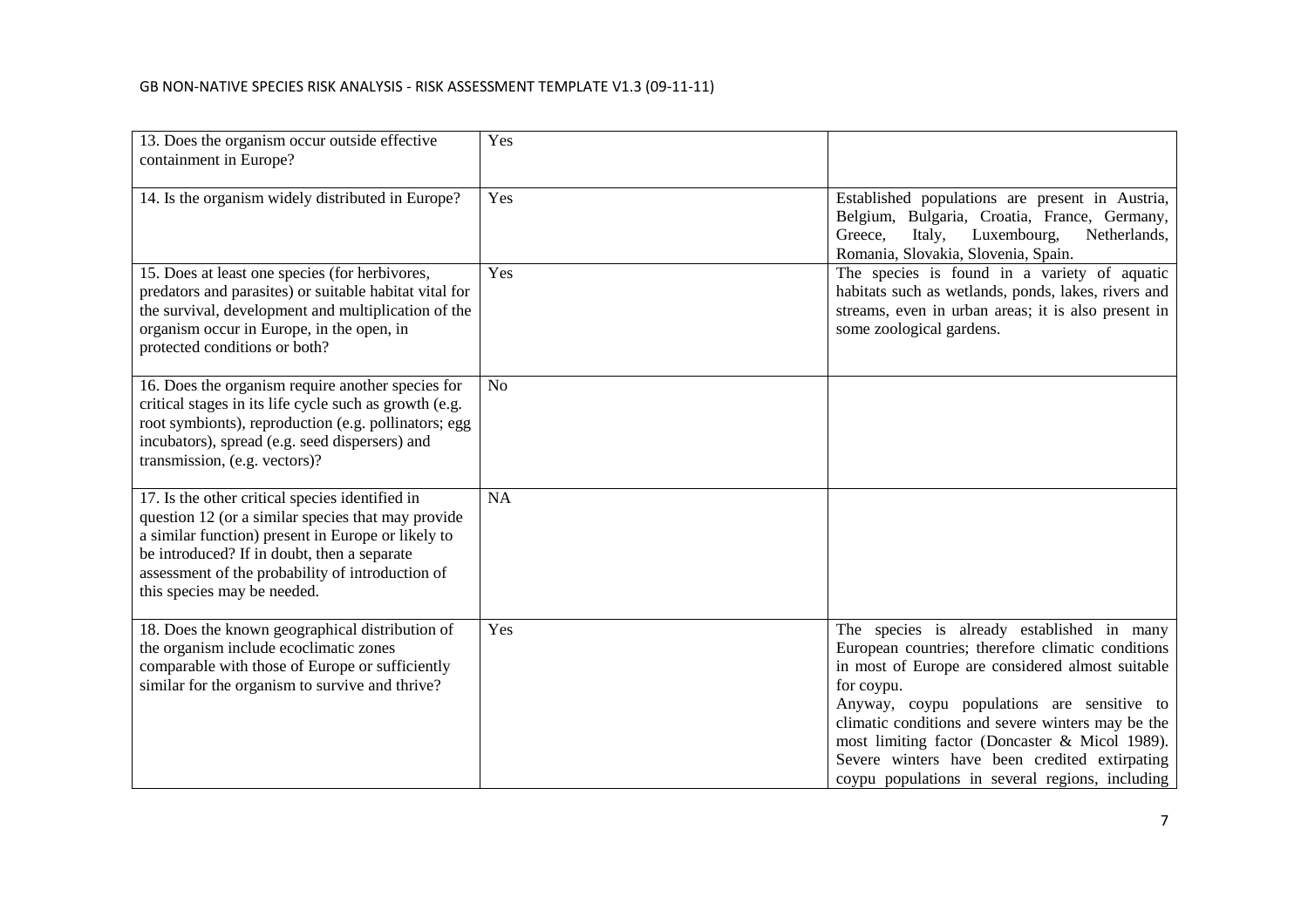|                                                                                                                                                                                            |     | Scandinavian countries and in areas of the United<br>States with more continental climates (Carter &<br>Leonard 2002; Bertolimo 2009); therefore the<br>northern part of Europe may be not suitable for the<br>species.                                                                                                                                                                                                                                                                                                                                                                                                                 |
|--------------------------------------------------------------------------------------------------------------------------------------------------------------------------------------------|-----|-----------------------------------------------------------------------------------------------------------------------------------------------------------------------------------------------------------------------------------------------------------------------------------------------------------------------------------------------------------------------------------------------------------------------------------------------------------------------------------------------------------------------------------------------------------------------------------------------------------------------------------------|
| 19. Could the organism establish under protected<br>conditions (e.g. glasshouses, aquaculture facilities,<br>terraria, zoological gardens) in Europe?                                      | Yes | The species is present in zoological gardens and<br>private collections; but risks for accidental or<br>voluntary releases are limited.                                                                                                                                                                                                                                                                                                                                                                                                                                                                                                 |
| 20. Has the organism entered and established<br>viable (reproducing) populations in new areas<br>outside its original range, either as a direct or<br>indirect result of man's activities? | yes | Coypu has been introduced and established<br>population in many localities of Europe, North<br>America, Central and Eastern Asia including Japan<br>and Korea, Kenya in East Africa, and the Middle<br>East (Carter & Leonard 2002; Bertolino et al.<br>2012). Coypus were directly released into the wild<br>to create populations, which may be exploited by<br>trappers (e.g. in North America and Russia), or<br>were maintained for breeding and reproduction in<br>fur farms, from where they frequently escaped or<br>were released (e.g. Europe).                                                                               |
| 21. Can the organism spread rapidly by natural<br>means or by human assistance?                                                                                                            | Yes | The species already spread over large areas in<br>many European countries, as well as in North<br>America and in part of Asia.                                                                                                                                                                                                                                                                                                                                                                                                                                                                                                          |
| 22. Could the organism as such, or acting as a<br>vector, cause economic, environmental or social<br>harm in Europe?                                                                       | Yes | In many areas of introduction, the coypu is<br>considered a pest because of its impact on<br>ecosystems, crops and irrigation systems (Carter $\&$<br>Leonard 2002; Bertolino & Genovesi 2007).<br>The impact of coypu on natural vegetation can be<br>considerable, resulting in the contraction of many<br>aquatic plants; severe restrictions are known on<br>Phragmites<br><i>australis</i> ,<br>Thypa<br>e.g.<br>spp.,<br>Potamogeton spp., Carex spp., Nymphaea alba,<br>Nuphar lutea (Wilner et al. 1979; Boorman &<br>Fuller 1981; Bertolino et al. 2005; Prigioni et al.<br>2005). The overexploitation of reed beds can cause |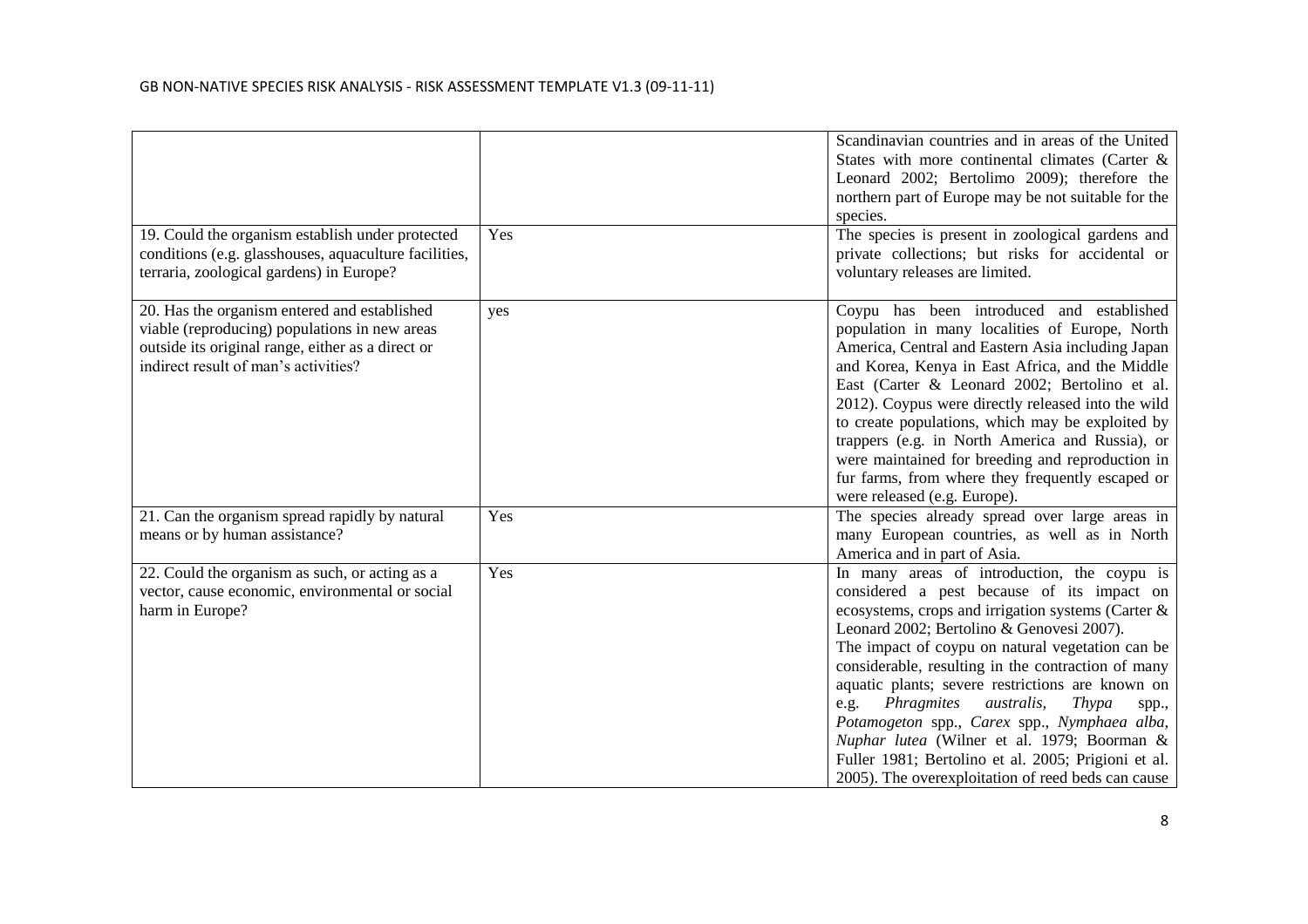| large openings in the vegetation (Willner et al.      |
|-------------------------------------------------------|
| 1979; Boorman & Fuller 1981; Linscombe et al          |
| 1981).                                                |
| Coypus may affect waterbird breeding success, as      |
| they use bird nests as platform for resting, thus     |
| crushing or sinking the eggs during reproduction      |
| (Bertolino et al. 2011; Angelici et al. 2011).        |
| Coypus are known to eat crop plants, such as          |
| cereals, sugarcane, alfalfa, brassicas, ryegrass,     |
| saplings of fruit and nut trees, and root crops,      |
| especially sugar beet (Schitoskey et al. 1972;        |
| Abbas 1991; Gosling & Baker 2008; Panzacchi et        |
| al. 2007). The most important economic damage is      |
| caused by coypu's burrowing behaviour. Coypus         |
| dig extensive burrow systems into the riverbanks      |
| and ditches, disrupting drainage systems and          |
| posing a risk of flooding in low-lying areas. In      |
| Italy, the cost of riverbank repair following         |
| damage by coypus, was estimated at nearly 2           |
| million Euros/year (Panzacchi et al. 2007).           |
| Extensive burrowing makes dikes and levees            |
| susceptible to collapse due to other factors, such as |
| flooding or vehicular traffic (Bounds et al. 2003).   |
| The occurrence of Toxoplasma gondii, Chlamydia        |
| psittaci, Leptospira spp. was reported in Louisiana   |
| (Howerth et al. 1994), leptospirosis in France        |
| (Michel et al. 2001) and England (Watkins et al.      |
| 1985). Coypus are potentially sources of zoonotic     |
| infections and caution should be taken when           |
| handling individuals or when in contact with water    |
| that might have been contaminated by coypus.          |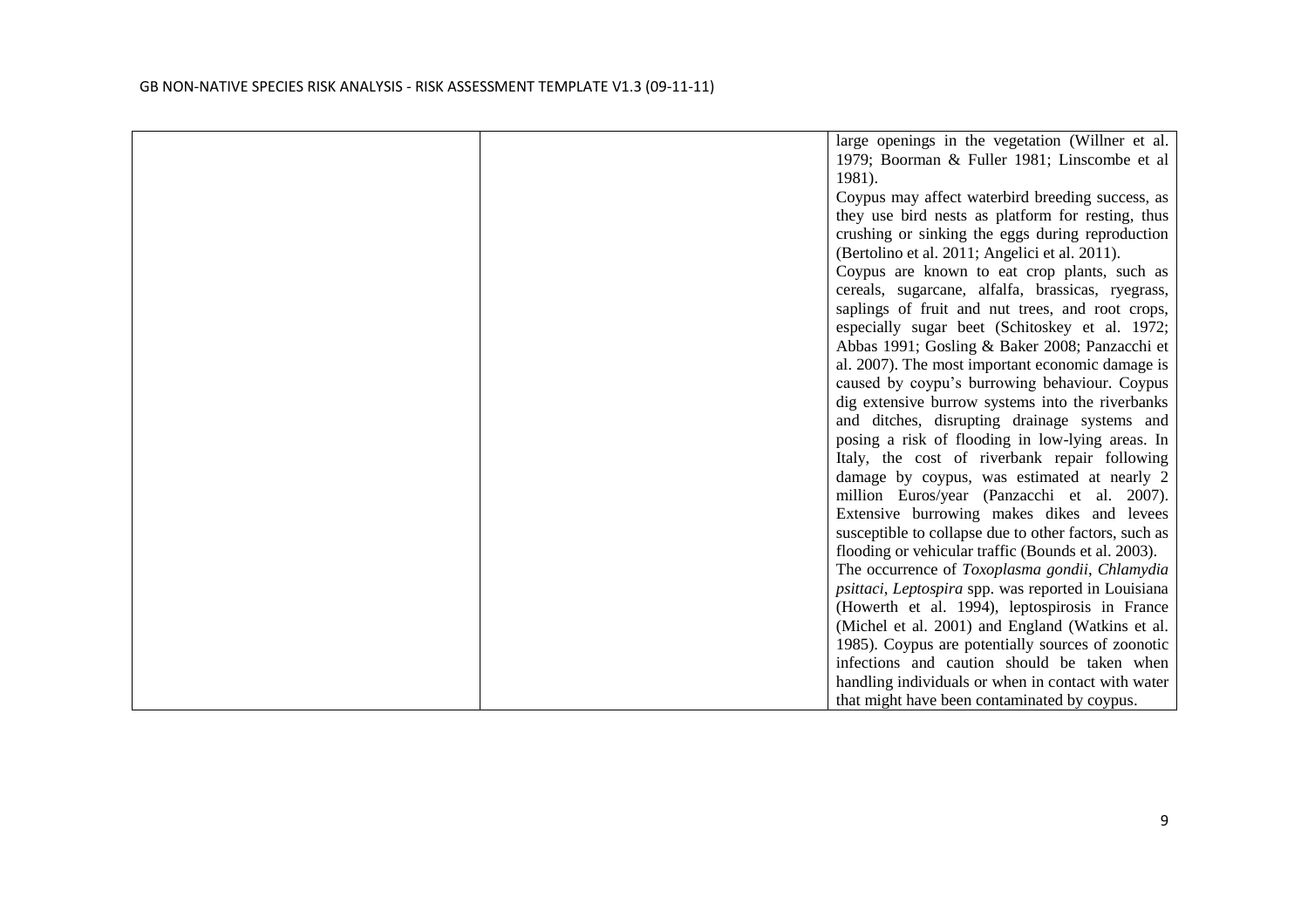### **SECTION B – Detailed assessment**

## **PROBABILITY OF ENTRY**

Important instructions:

- Entry is the introduction of an organism into Europe. Not to be confused with spread, the movement of an organism within Europe.
- For organisms which are already present in Europe, only complete the entry section for current active pathways of entry or if relevant potential future pathways. The entry section need not be completed for organisms which have entered in the past and have no current pathways of entry.

| <b>QUESTION</b>                                                                                                                                                                                                                                                                                  | <b>RESPONSE</b><br>[chose one entry, | <b>CONFIDENCE</b><br>[chose one entry, | <b>COMMENT</b>                                                                                                                                                                                                                                        |
|--------------------------------------------------------------------------------------------------------------------------------------------------------------------------------------------------------------------------------------------------------------------------------------------------|--------------------------------------|----------------------------------------|-------------------------------------------------------------------------------------------------------------------------------------------------------------------------------------------------------------------------------------------------------|
| 1.1. How many active pathways are relevant to the<br>potential entry of this organism?<br>(If there are no active pathways or potential future)<br>pathways respond N/A and move to the Establishment<br>section)                                                                                | delete all others]<br>none           | delete all others]<br>high             | The coypu is not traded and is not farmed anymore;<br>therefore, there are no active pathways or potential<br>future pathways. Natural spread from areas where the<br>species is already established poses the most significant<br>risk of expansion. |
| 1.2. List relevant pathways through which the organism<br>could enter. Where possible give detail about the specific<br>origins and end points of the pathways.<br>For each pathway answer questions 1.3 to 1.10 (copy and<br>paste additional rows at the end of this section as<br>necessary). | [insert text]                        |                                        |                                                                                                                                                                                                                                                       |
| Pathway name:                                                                                                                                                                                                                                                                                    | [inset pathway name here]            |                                        |                                                                                                                                                                                                                                                       |
| 1.3. Is entry along this pathway intentional (e.g. the<br>organism is imported for trade) or accidental (the<br>organism is a contaminant of imported goods)?                                                                                                                                    | intentional<br>accidental            | low<br>medium<br>high<br>very high     |                                                                                                                                                                                                                                                       |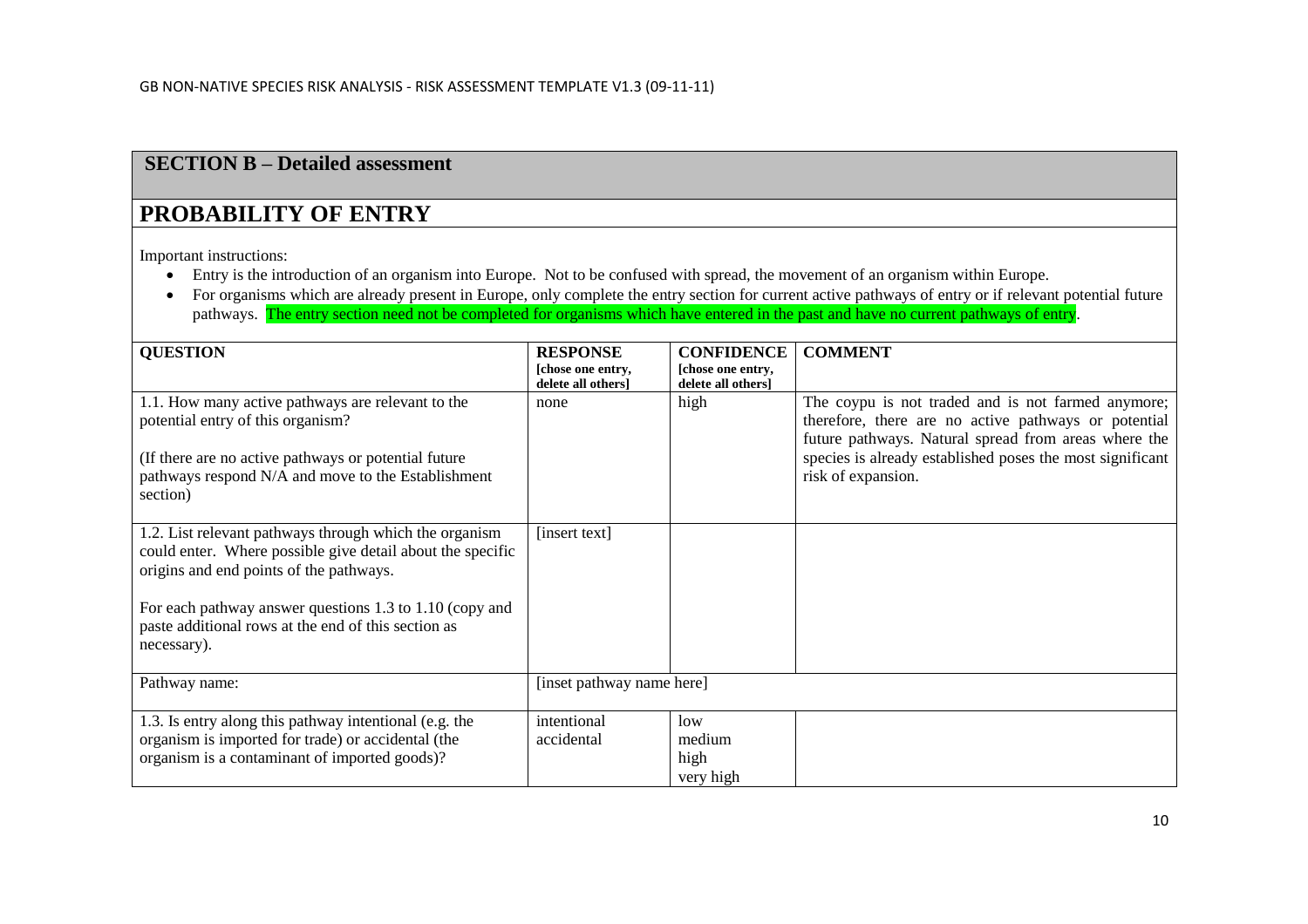| (If intentional, only answer questions 1.4, 1.9, 1.10, 1.11)                                                                                                                                                                                                         |                                                                         |                                    |  |
|----------------------------------------------------------------------------------------------------------------------------------------------------------------------------------------------------------------------------------------------------------------------|-------------------------------------------------------------------------|------------------------------------|--|
| 1.4. How likely is it that large numbers of the organism<br>will travel along this pathway from the point(s) of origin<br>over the course of one year?<br>Subnote: In your comment discuss how likely the<br>organism is to get onto the pathway in the first place. | very unlikely<br>unlikely<br>moderately likely<br>likely<br>very likely | low<br>medium<br>high<br>very high |  |
| 1.5. How likely is the organism to survive during passage<br>along the pathway (excluding management practices that<br>would kill the organism)?<br>Subnote: In your comment consider whether the organism<br>could multiply along the pathway.                      | very unlikely<br>unlikely<br>moderately likely<br>likely<br>very likely | low<br>medium<br>high<br>very high |  |
| 1.6. How likely is the organism to survive existing<br>management practices during passage along the pathway?                                                                                                                                                        | very unlikely<br>unlikely<br>moderately likely<br>likely<br>very likely | low<br>medium<br>high<br>very high |  |
| 1.7. How likely is the organism to enter Europe<br>undetected?                                                                                                                                                                                                       | very unlikely<br>unlikely<br>moderately likely<br>likely<br>very likely | low<br>medium<br>high<br>very high |  |
| 1.8. How likely is the organism to arrive during the<br>months of the year most appropriate for establishment?                                                                                                                                                       | very unlikely<br>unlikely<br>moderately likely<br>likely<br>very likely | low<br>medium<br>high<br>very high |  |
| 1.9. How likely is the organism to be able to transfer from<br>the pathway to a suitable habitat or host?                                                                                                                                                            | very unlikely<br>unlikely<br>moderately likely<br>likely                | low<br>medium<br>high<br>very high |  |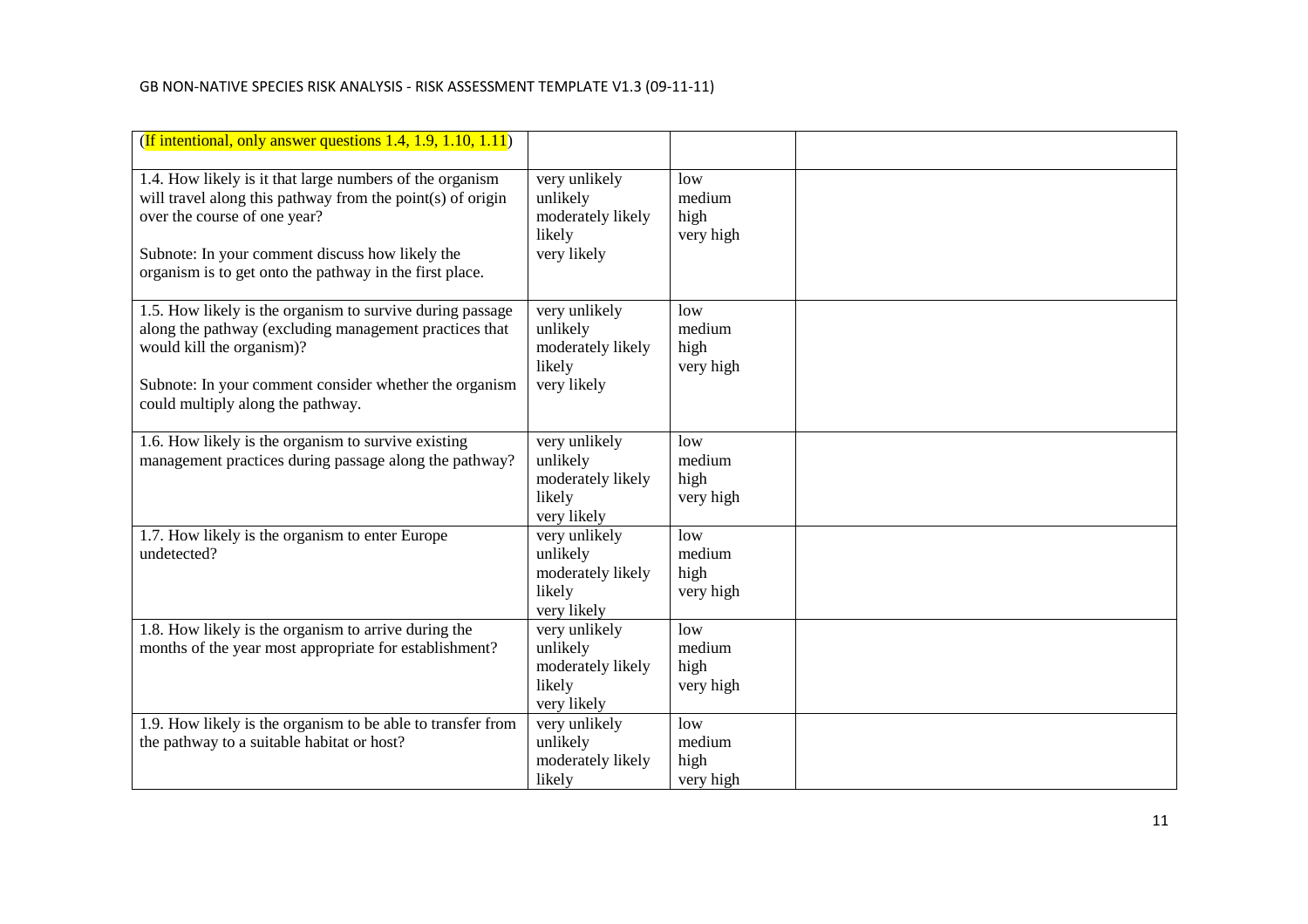|                                                            | very likely       |           |  |
|------------------------------------------------------------|-------------------|-----------|--|
| 1.10. Estimate the overall likelihood of entry into Europe | very unlikely     | low       |  |
| based on this pathway?                                     | unlikely          | medium    |  |
|                                                            | moderately likely | high      |  |
|                                                            | likely            | very high |  |
|                                                            | very likely       |           |  |
| End of pathway assessment, repeat as necessary.            |                   |           |  |
| 1.11. Estimate the overall likelihood of entry into GB     | very unlikely     | low       |  |
| based on all pathways (comment on the key issues that      | unlikely          | medium    |  |
| lead to this conclusion).                                  | moderately likely | high      |  |
|                                                            | likely            | very high |  |
|                                                            | very likely       |           |  |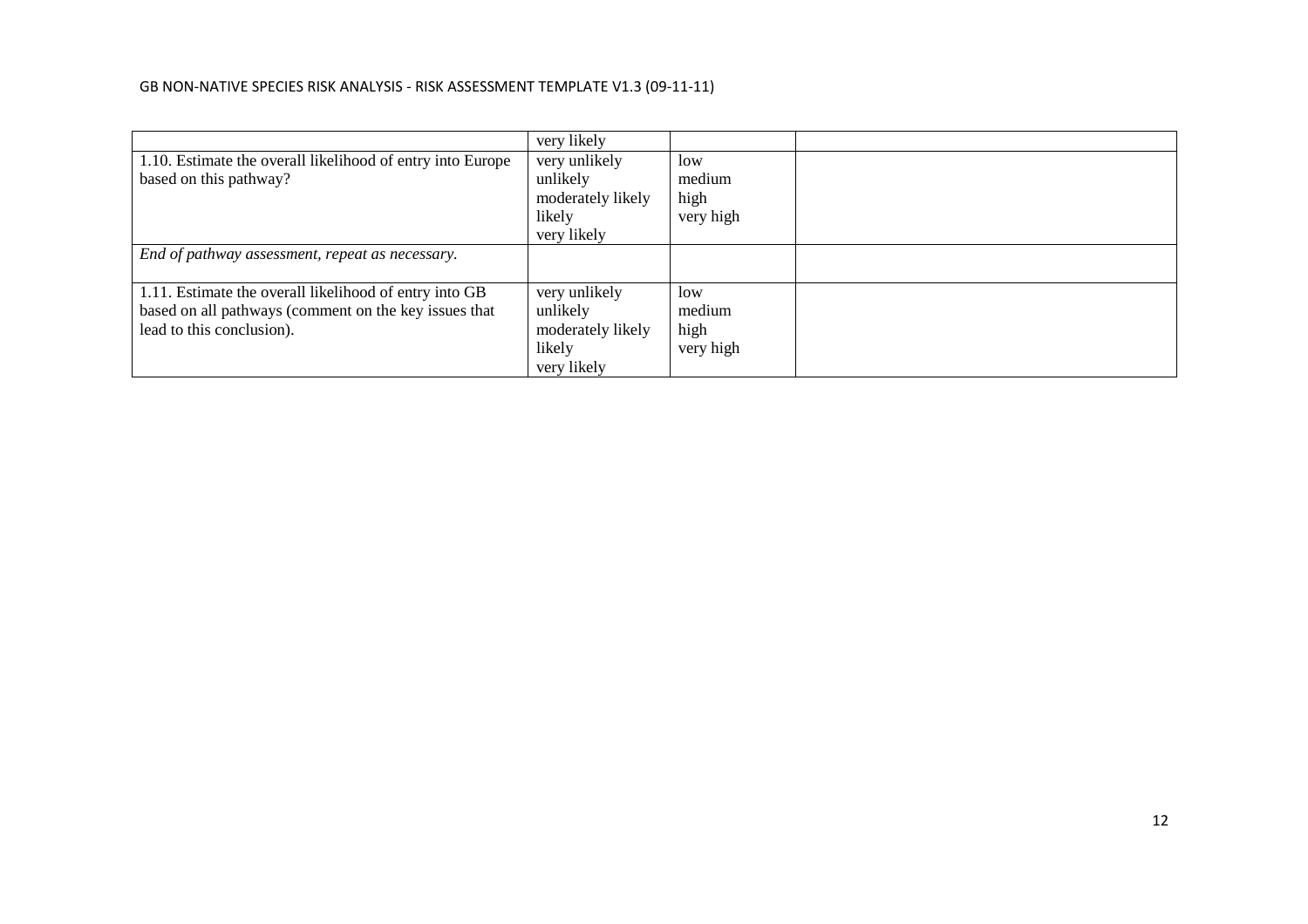## **PROBABILITY OF ESTABLISHMENT**

Important instructions:

• For organisms which are already well established in GB, only complete questions 1.15 and 1.21 then move onto the spread section. If uncertain, check with the Non-native Species Secretariat.

| <b>QUESTION</b>                                           | <b>RESPONSE</b> | <b>CONFIDENCE</b> | <b>COMMENT</b>                                      |
|-----------------------------------------------------------|-----------------|-------------------|-----------------------------------------------------|
| 1.12. How likely is it that the organism will be able to  | very likely     | very high         | The species is already established in many          |
| establish in Europe based on the similarity between       |                 |                   | European countries from Greece to Netherlands;      |
| climatic conditions in Europe and the organism's current  |                 |                   | therefore climatic conditions in most of Europe are |
| distribution?                                             |                 |                   | considered suitable for coypus.                     |
|                                                           |                 |                   | Coypu populations are sensitive to climatic         |
|                                                           |                 |                   | conditions and severe winters may be the most       |
|                                                           |                 |                   | limiting factor (Doncaster & Micol 1989). Severe    |
|                                                           |                 |                   | winters have been credited with extirpating coypu   |
|                                                           |                 |                   | populations in several regions including            |
|                                                           |                 |                   | Scandinavian countries and in areas of the United   |
|                                                           |                 |                   | States with more continental climates (Carter &     |
|                                                           |                 |                   | Leonard 2002; Bertolimo 2009); therefore the        |
|                                                           |                 |                   | Northern part of Europe may be not suitable for     |
|                                                           |                 |                   | the species.                                        |
| 1.13. How likely is it that the organism will be able to  | very likely     | very high         | The species is found in a variety of aquatic        |
| establish in Europe based on the similarity between other |                 |                   | habitats such as wetlands, ponds, lakes, rivers and |
| abiotic conditions in Europe and the organism's current   |                 |                   | streams, even in urban areas. These habitats are    |
| distribution?                                             |                 |                   | common throughout Europe.                           |
|                                                           |                 |                   | Coypu populations are sensitive to climatic         |
|                                                           |                 |                   | conditions and severe winters may be the most       |
|                                                           |                 |                   | limiting factor (Doncaster & Micol 1989);           |
|                                                           |                 |                   | therefore the northern part of Europe may be not    |
|                                                           |                 |                   | suitable for the species                            |
| 1.14. How likely is it that the organism will become      | likely          | high              | The species is already keeps in some wildlife       |
| established in protected conditions (in which the         |                 |                   | parks and zoological gardens.                       |
| environment is artificially maintained, such as wildlife  |                 |                   |                                                     |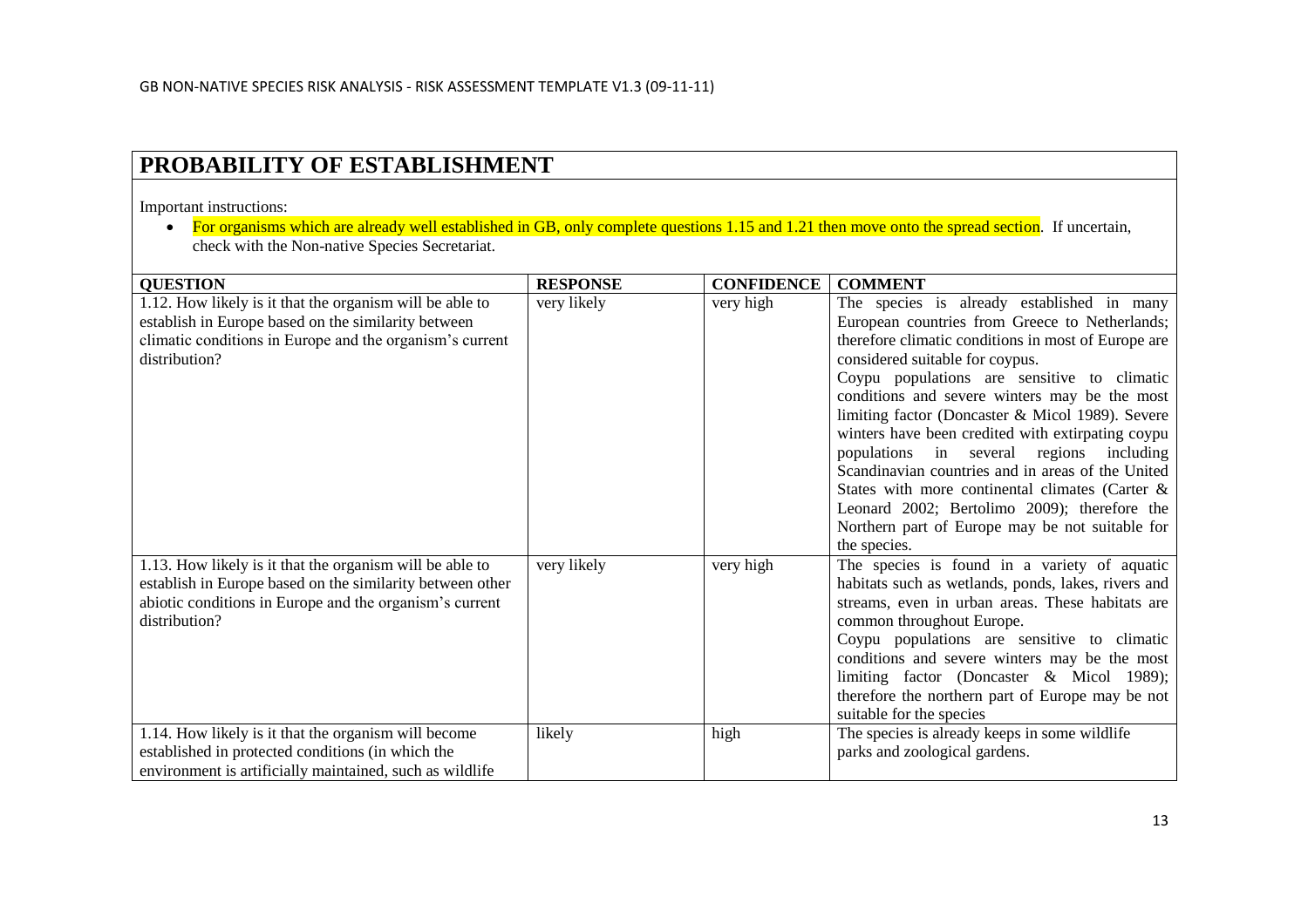| parks, glasshouses, aquaculture facilities, terraria,<br>zoological gardens) in Europe?<br>Subnote: gardens are not considered protected conditions                          |             |           |                                                                                                                                                                                                                                                                                                                                                                                                                                          |
|------------------------------------------------------------------------------------------------------------------------------------------------------------------------------|-------------|-----------|------------------------------------------------------------------------------------------------------------------------------------------------------------------------------------------------------------------------------------------------------------------------------------------------------------------------------------------------------------------------------------------------------------------------------------------|
| 1.15. How widespread are habitats or species necessary<br>for the survival, development and multiplication of the<br>organism in Europe?                                     | widespread  | very high | The species is found in a variety of aquatic<br>habitats such as wetlands, ponds, lakes, rivers and<br>streams, even in urban areas. Therefore no single<br>species is "vital" for its survival, development and<br>multiplication. Suitable habitats are present and<br>widely distributed in the Risk Assessment Area.                                                                                                                 |
| 1.16. If the organism requires another species for critical<br>stages in its life cycle then how likely is the organism to<br>become associated with such species in Europe? | <b>NA</b>   |           |                                                                                                                                                                                                                                                                                                                                                                                                                                          |
| 1.17. How likely is it that establishment will occur despite<br>competition from existing species in Europe?                                                                 | very likely | high      | The coypu does not suffer competition from other<br>species. Competitive exclusion may occur with the<br>muskrat Ondatra zibethicus (also introduced in<br>Europe), but is detrimental to the last species<br>(Bertolino et al. 2012).                                                                                                                                                                                                   |
| 1.18. How likely is it that establishment will occur despite<br>predators, parasites or pathogens already present in<br>Europe?                                              | very likely | very high | Caimans in South America and alligators in North<br>America are the most important predators of<br>coypu (Woods et al. 1992). Other predators in the<br>native and introduced ranges are felids and canids,<br>other medium sized carnivores and some birds of<br>prey (Woods et al. 1992; Bounds et al. 2003).<br>This suite of predators, however, has not<br>prevented the establishment, nor the spread of the<br>species in Europe. |
| 1.19. How likely is the organism to establish despite<br>existing management practices in Europe?                                                                            | likely      | high      | The coypu has been eradicated from England<br>(Gosling & Baker 1989), and it is controlled by<br>trapping and shooting to reduce damage in several<br>countries (Carter & Leonard 2002; Bertolino &<br>Genovesi 2007).<br>In Italy, during a six-year period (1995-2000),                                                                                                                                                                |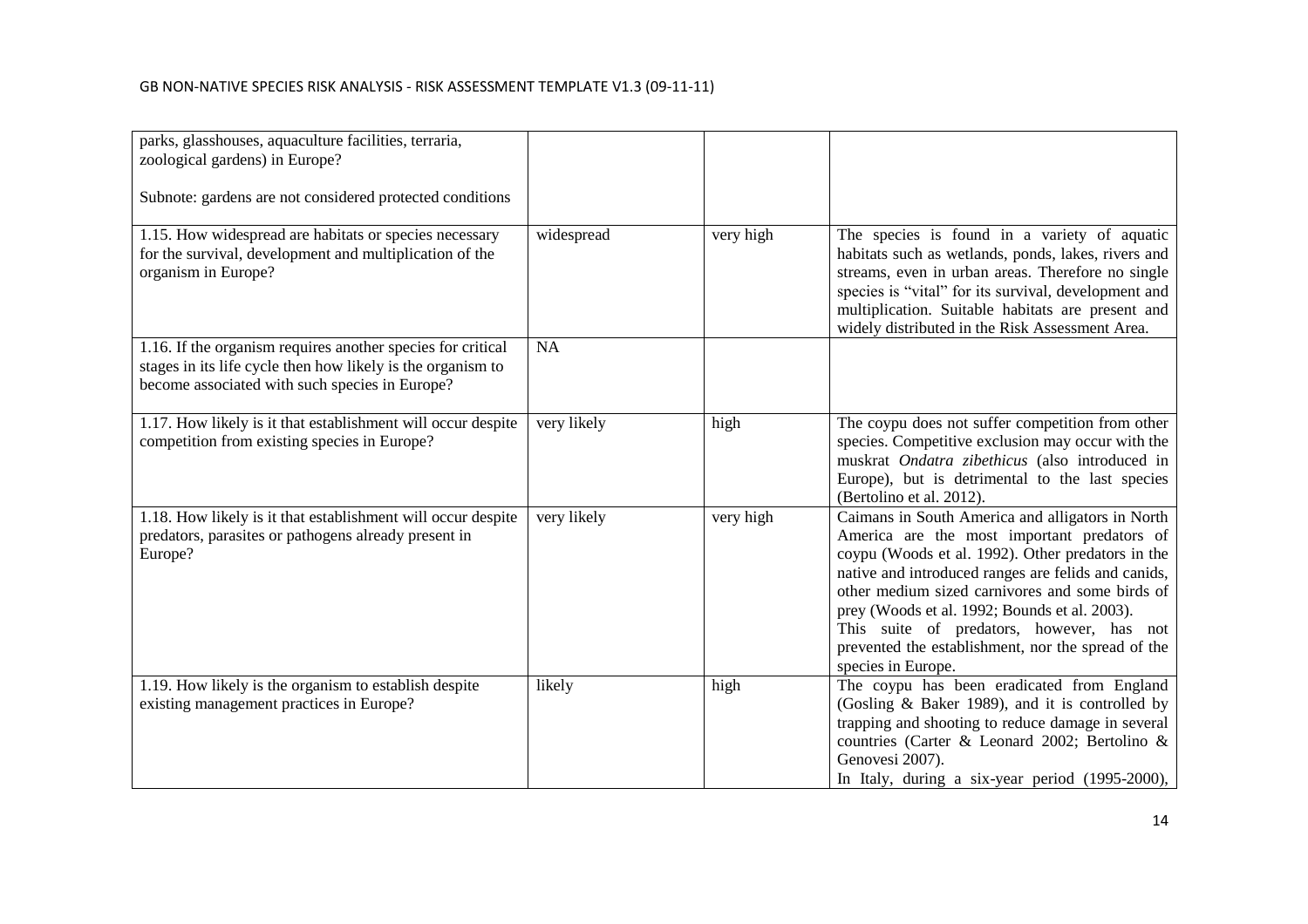|                                                                                                                                    |           |        | despite the removal of 220,688 coypus the species<br>continued to spread (Panzacchi et al. 2007).<br>According to previous experiences, non-intense<br>management operations may impact coypu<br>populations with unexpected effects. The<br>preferential capture of adult males in the first<br>phases of control may create populations<br>dominated by younger classes with a high<br>potential for a subsequent population increase<br>(Gosling & Baker 1989; Reggiani et al. 1993).<br>Individuals escaping from disturbed areas may<br>colonize new areas.<br>Coypu populations were successfully managed<br>also at a large scale, with significant results in<br>terms of coypu population containment (Bertolino<br>et al. 2005; Bertolino & Viterbi 2010) and<br>eradication (Gosling & Baker 1989). An important<br>feature of these projects was an adequate level of<br>trapping effort, which was maintained constant or<br>even increased after first results were achieved |
|------------------------------------------------------------------------------------------------------------------------------------|-----------|--------|--------------------------------------------------------------------------------------------------------------------------------------------------------------------------------------------------------------------------------------------------------------------------------------------------------------------------------------------------------------------------------------------------------------------------------------------------------------------------------------------------------------------------------------------------------------------------------------------------------------------------------------------------------------------------------------------------------------------------------------------------------------------------------------------------------------------------------------------------------------------------------------------------------------------------------------------------------------------------------------------|
|                                                                                                                                    |           |        | (Baker 2006; Bertolino & Viterbi 2010).                                                                                                                                                                                                                                                                                                                                                                                                                                                                                                                                                                                                                                                                                                                                                                                                                                                                                                                                                    |
| 1.20. How likely are management practices in Europe to<br>facilitate establishment?                                                | <b>NA</b> |        |                                                                                                                                                                                                                                                                                                                                                                                                                                                                                                                                                                                                                                                                                                                                                                                                                                                                                                                                                                                            |
| 1.21. How likely is it that biological properties of the<br>organism would allow it to survive eradication campaigns<br>in Europe? | likely    | medium | The coypu has been eradicated in 2 small areas in<br>the United States (Carter & Leonard 2002) and<br>from a large area in England (Gosling & Baker<br>1989). The eradication campaign against the<br>coypus in England is considered one of the most<br>successful eradication projects carried out on<br>mainland and should be used as a reference for<br>future actions (Gosling & Baker 1989; Baker<br>2006). Key points of the successful campaign<br>were a careful technical planning and a thoughtful<br>evaluation of the human dimension.                                                                                                                                                                                                                                                                                                                                                                                                                                       |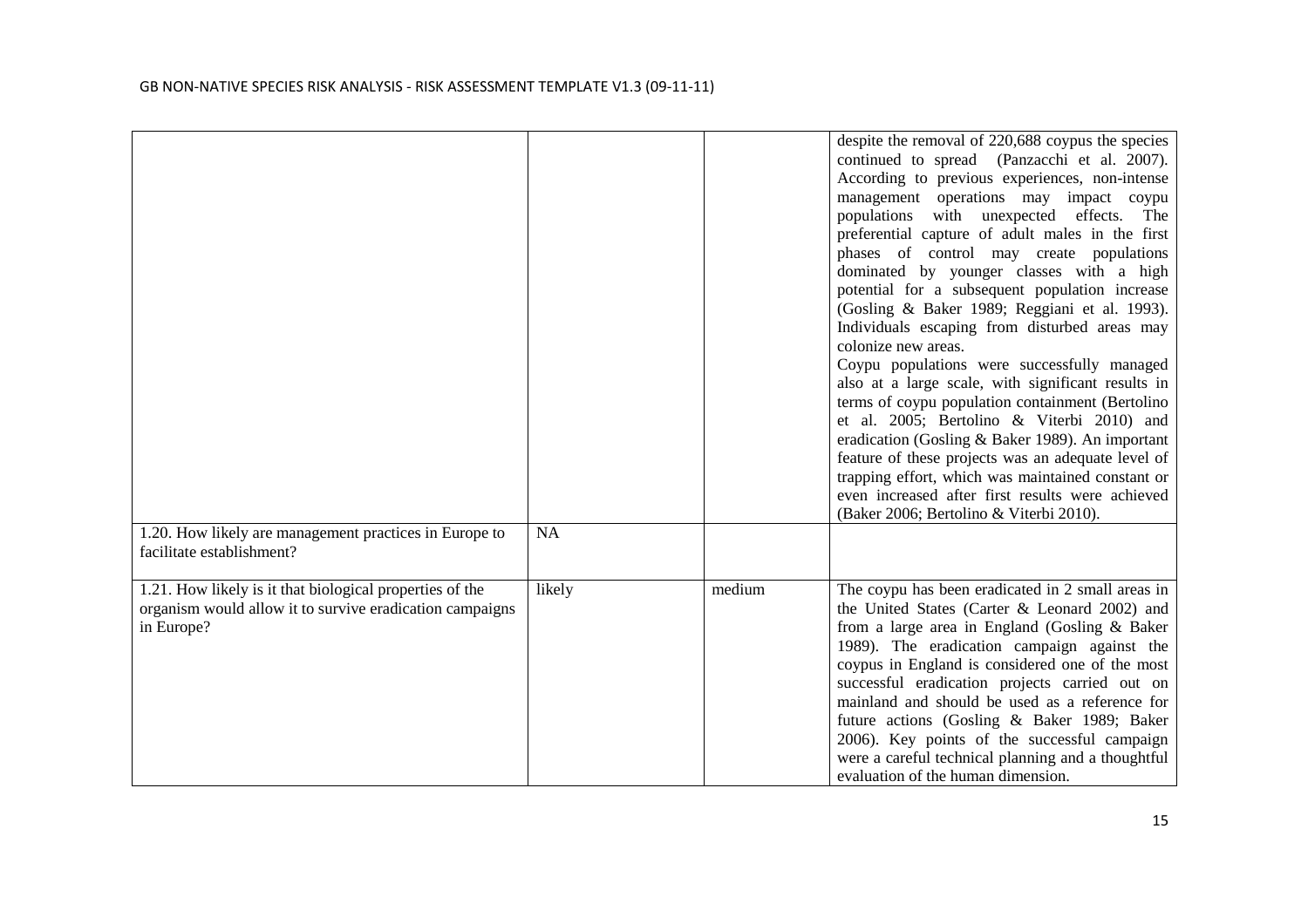|                                                                                                         |        |      | An important feature of successful control projects<br>was an adequate level of trapping effort, which<br>was maintained constant or even increased after<br>first results were achieved (Baker 2006; Bertolino<br>& Viterbi 2010. Non-intense management<br>operations may fails to control or to eradicate the<br>species. The preferential capture of adult males in<br>the first phases of control may create populations<br>dominated by younger classes, with a high<br>potential for a subsequent population increase<br>(Gosling & Baker 1989; Reggiani et al. 1993).<br>Individuals escaping from disturbed areas may<br>colonize new areas. |
|---------------------------------------------------------------------------------------------------------|--------|------|-------------------------------------------------------------------------------------------------------------------------------------------------------------------------------------------------------------------------------------------------------------------------------------------------------------------------------------------------------------------------------------------------------------------------------------------------------------------------------------------------------------------------------------------------------------------------------------------------------------------------------------------------------|
| 1.22. How likely are the biological characteristics of the<br>organism to facilitate its establishment? | likely | high | Females are nonseasonal breeders,<br>able to<br>reproduce throughout the year starting when they<br>are less than one year old; the mean litter size is 4-<br>6 young (range 1-12, Weir 1974; Gosling 1981;<br>Bounds et al. 2003; Guichón et al. 2003). Where<br>environmental conditions are not limiting, females<br>can have 2.7 litters/year after a 4 month gestation<br>period with an average of 8-15 young/year (Brown<br>1975; Willner et al. 1979; Reggiani et al. 1993).                                                                                                                                                                  |
| 1.23. How likely is the capacity to spread of the organism<br>to facilitate its establishment?          | likely | high | The coypu is a semi-aquatic rodent which lives in<br>wetlands, ponds, lakes, rivers and streams.<br>Dispersal occurs mainly along rivers and canals;<br>individuals rarely move more than 100 m away<br>from the banks, whereas they can cover kilometres<br>of a river (Kim 1980; Linscombe et al. 1981;<br>Reggiani et al. 1993). The longest recorded<br>distance travelled along a stream is 3.2. km<br>(Lindscombe et al. 1981), though they have been<br>reported to disperse 120 km downstream in a two-<br>years period (Aliev 1968)                                                                                                          |
| 1.24. How likely is the adaptability of the organism to<br>facilitate its establishment?                | likely | high | The species could adapt to many aquatic habitats,<br>such as ponds, lakes, rivers and streams; it is also                                                                                                                                                                                                                                                                                                                                                                                                                                                                                                                                             |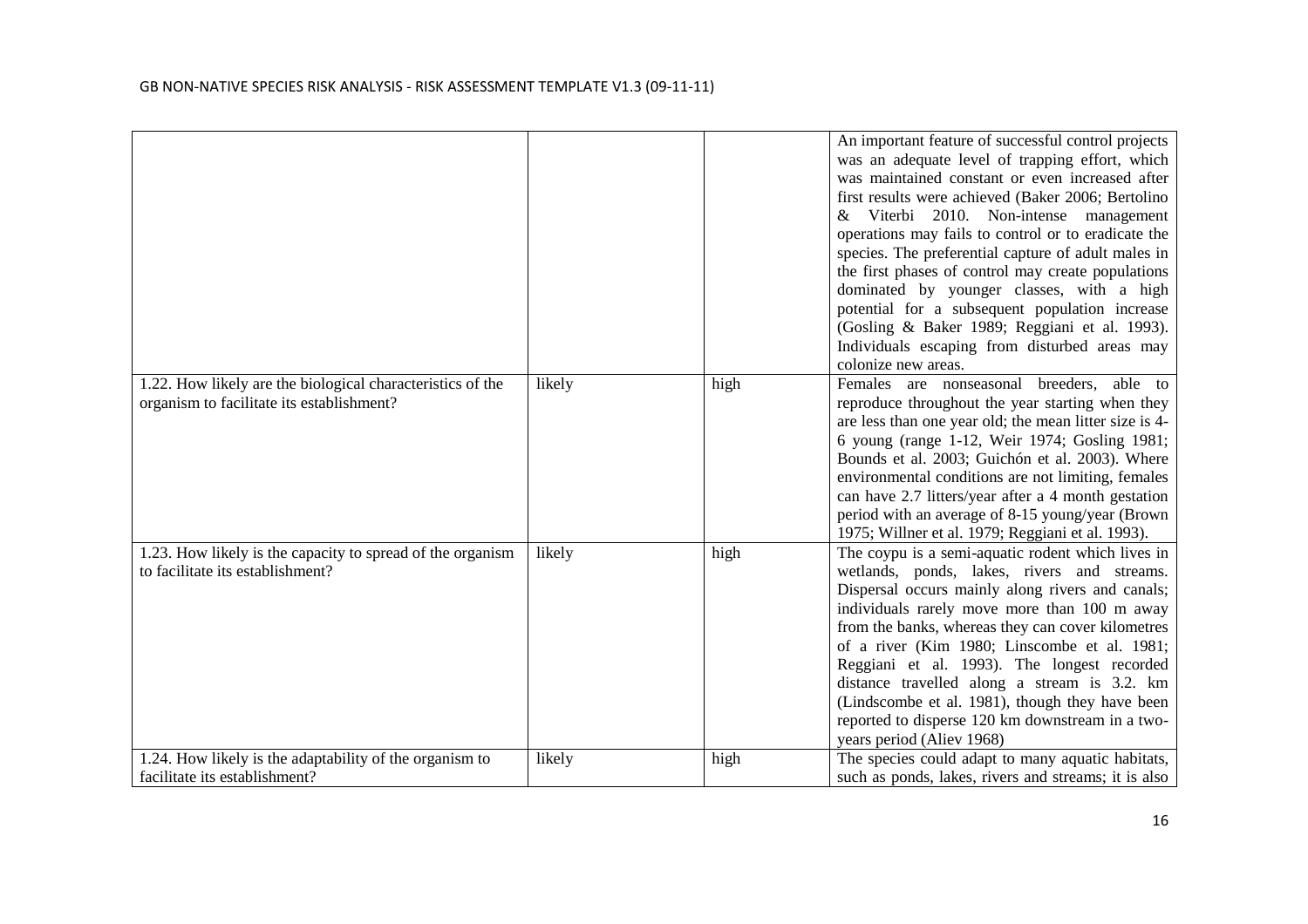|                                                                                                                                                                                                                                                                                                 |             |                | found in river and lakes inside urban areas.<br>Coypu populations are sensitive to climatic<br>conditions and severe winters, especially in North<br>Europe, may be the most limiting factor<br>(Doncaster & Micol 1989).                                                                                                                                                                                                                                                                                                                                                                                                                                                |
|-------------------------------------------------------------------------------------------------------------------------------------------------------------------------------------------------------------------------------------------------------------------------------------------------|-------------|----------------|--------------------------------------------------------------------------------------------------------------------------------------------------------------------------------------------------------------------------------------------------------------------------------------------------------------------------------------------------------------------------------------------------------------------------------------------------------------------------------------------------------------------------------------------------------------------------------------------------------------------------------------------------------------------------|
| 1.25. How likely is it that the organism could establish<br>despite low genetic diversity in the founder population?                                                                                                                                                                            | likely      | <b>lmedium</b> | There are no data on the effects of propagule<br>pressure and genetic diversity on establishment<br>success. However, the species established and<br>spread in many countries and it is likely that<br>populations would have increased also from few<br>individuals. In many cases, wild populations<br>originated from the releases of animals farmed for<br>their fur. It can therefore be assumed that in<br>several cases the animals were selected for a type<br>of fur, and the genetic variability was reduced                                                                                                                                                   |
| 1.26. Based on the history of invasion by this organism<br>elsewhere in the world, how likely is to establish in<br>Europe? (If possible, specify the instances in the<br>comments box.)                                                                                                        | very likely | very high      | Coypu populations are now established in North<br>America, Central and Eastern Asia including<br>Japan and Korea, Kenya in East Africa, and the<br>Middle East (Carter & Leonard 2002; Bertolino et<br>al. 2012). In Europe established populations are<br>present in Austria, Belgium, Bulgaria, Croatia,<br>France, Germany, Greece, Italy, Luxembourg,<br>Netherlands, Romania, Slovakia, Slovenia, Spain<br>(DAISIE website); coypu was also established in<br>England, where it has been eradicated (Gosling $\&$<br>Baker 1989). Therefore it is likely that the species<br>could adapt to other European countries,<br>especially in Central and Southern Europe. |
| 1.27. If the organism does not establish, then how likely is<br>it that transient populations will continue to occur?<br>Subnote: Red-eared Terrapin, a species which cannot re-<br>produce in Europe but is established because of continual<br>release, is an example of a transient species. | unlikely    | medium         | The species has not adapted in northern Europe<br>countries (e.g. Norway and Sweden). If in some<br>areas the species does not establish, then it is<br>probable that the introduced animals will<br>disappear. However, since nowadays main<br>pathway is natural dispersal, new tentative of<br>colonization are likely in many areas.                                                                                                                                                                                                                                                                                                                                 |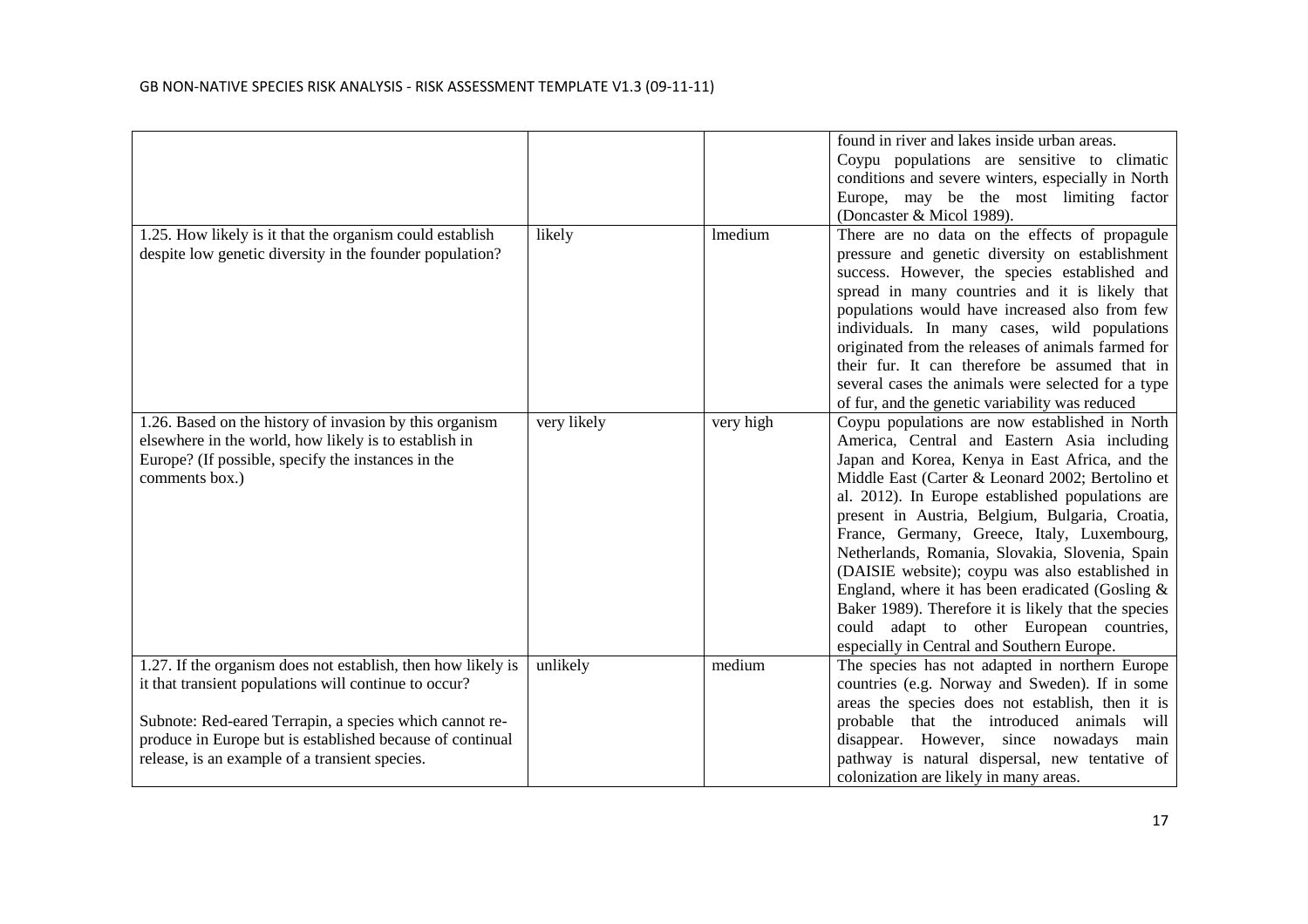| 1.28. Estimate the overall likelihood of establishment | very likely | very high | Coypu populations are now established in North       |
|--------------------------------------------------------|-------------|-----------|------------------------------------------------------|
| (mention any key issues in the comment box).           |             |           | America, Central and Eastern Asia including          |
|                                                        |             |           | Japan and Korea, Kenya in East Africa, and the       |
|                                                        |             |           | Middle East (Carter & Leonard 2002; Bertolino et     |
|                                                        |             |           | al. 2012). In Europe established populations are     |
|                                                        |             |           | present in Austria, Belgium, Bulgaria, Croatia,      |
|                                                        |             |           | France, Germany, Greece, Italy, Luxembourg,          |
|                                                        |             |           | Netherlands, Romania, Slovakia, Slovenia, Spain      |
|                                                        |             |           | (Bertolino 2009); it was also established in         |
|                                                        |             |           | England where it has been eradicated (Gosling $\&$   |
|                                                        |             |           | Baker 1989). Therefore it is likely that the species |
|                                                        |             |           | could adapt to other European countries,             |
|                                                        |             |           | especially in Central and Southern Europe.           |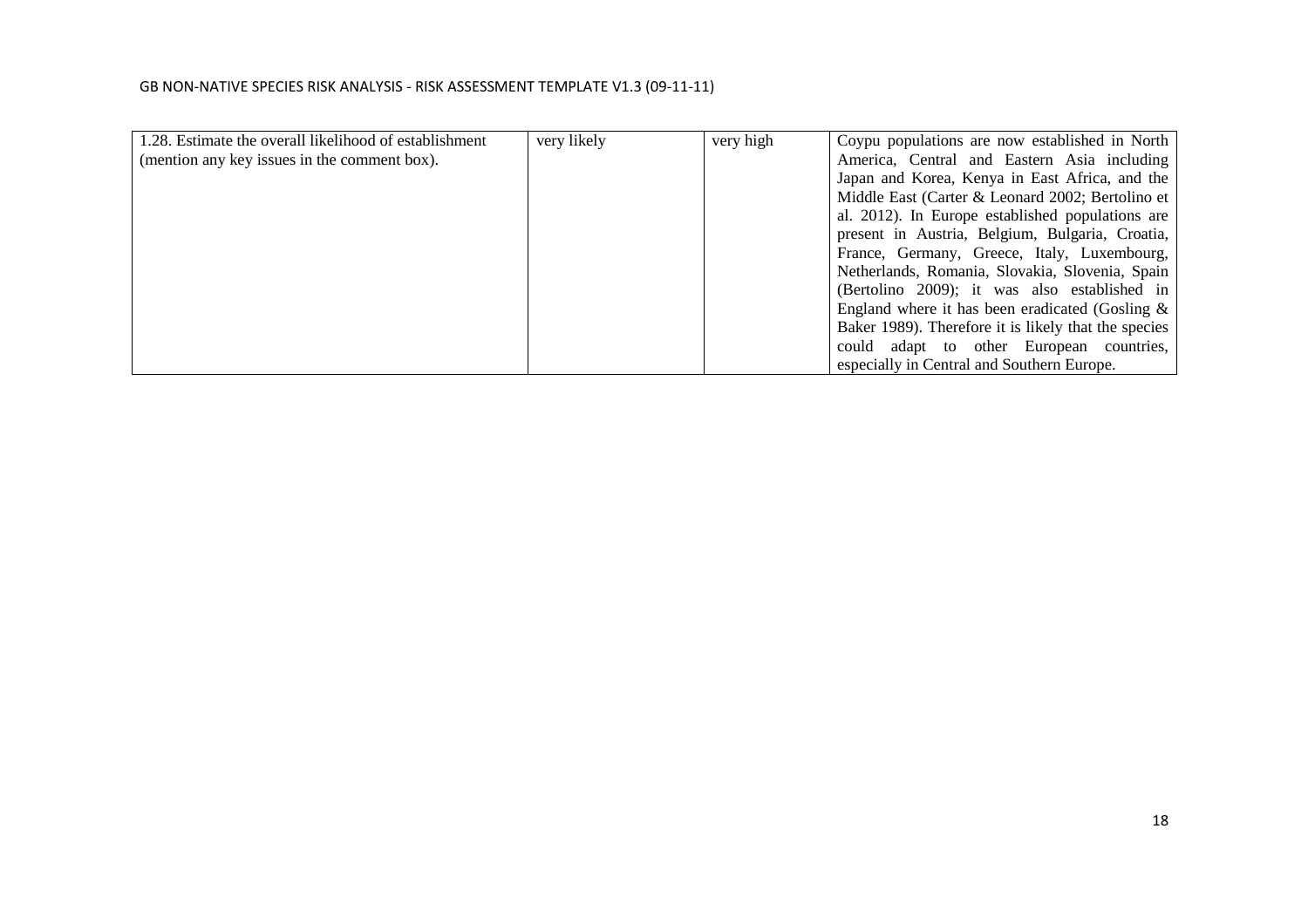# **PROBABILITY OF SPREAD**

Important notes:

• Spread is defined as the expansion of the geographical distribution of a pest within an area.

| <b>QUESTION</b>                                                                                                                                                        | <b>RESPONSE</b> | <b>CONFIDENCE</b> | <b>COMMENT</b>                                                                                                                                                                                                                                                                                                                                                                                                                                                                                                                                                                                                                                                                                            |
|------------------------------------------------------------------------------------------------------------------------------------------------------------------------|-----------------|-------------------|-----------------------------------------------------------------------------------------------------------------------------------------------------------------------------------------------------------------------------------------------------------------------------------------------------------------------------------------------------------------------------------------------------------------------------------------------------------------------------------------------------------------------------------------------------------------------------------------------------------------------------------------------------------------------------------------------------------|
| 2.1. How important is the expected spread of this<br>organism in Europe by natural means? (Please list and<br>comment on the mechanisms for natural spread.)           | major           | high              | The species established and spread in many countries<br>and this process will continue also in the future till the<br>saturation of suitable areas.                                                                                                                                                                                                                                                                                                                                                                                                                                                                                                                                                       |
| 2.2. How important is the expected spread of this<br>organism in Europe by human assistance? (Please list and<br>comment on the mechanisms for human-assisted spread.) | minor           | high              | Humans were responsible for coypu introductions<br>when animals were released from fur farms or<br>directly introduced in the wild to exploit populations.<br>However, coypu fur market dropped and currently<br>animals are no more farmed. Other human-mediated<br>introduction are not known.                                                                                                                                                                                                                                                                                                                                                                                                          |
| 2.3. Within Europe, how difficult would it be to contain<br>the organism?                                                                                              | difficult       | high              | The species has been eradicated from UK after an<br>intense trapping project. Coypu populations were<br>successfully contained with an adequate level of<br>trapping effort (Bertolino et al. 2005; Bertolino $\&$<br>Viterbi 2010). However, population could quickly<br>recover if control ends.<br>In Italy, despite the removal of 220,688 coypu during<br>years 1995-2000 the species continued to spread.<br>Non-intense management operation, with preferential<br>capture of adult males in the first phases of control,<br>may create populations dominated by younger classes<br>with a high potential for a subsequent population<br>increase (Gosling & Baker 1989; Reggiani et al.<br>1993). |
| 2.4. Based on the answers to questions on the potential for                                                                                                            | [insert text]   | low               | Countries were the species is already established                                                                                                                                                                                                                                                                                                                                                                                                                                                                                                                                                                                                                                                         |
| establishment and spread in Europe, define the area                                                                                                                    |                 | medium            | (Austria, Belgium, Bulgaria, Croatia, France,                                                                                                                                                                                                                                                                                                                                                                                                                                                                                                                                                                                                                                                             |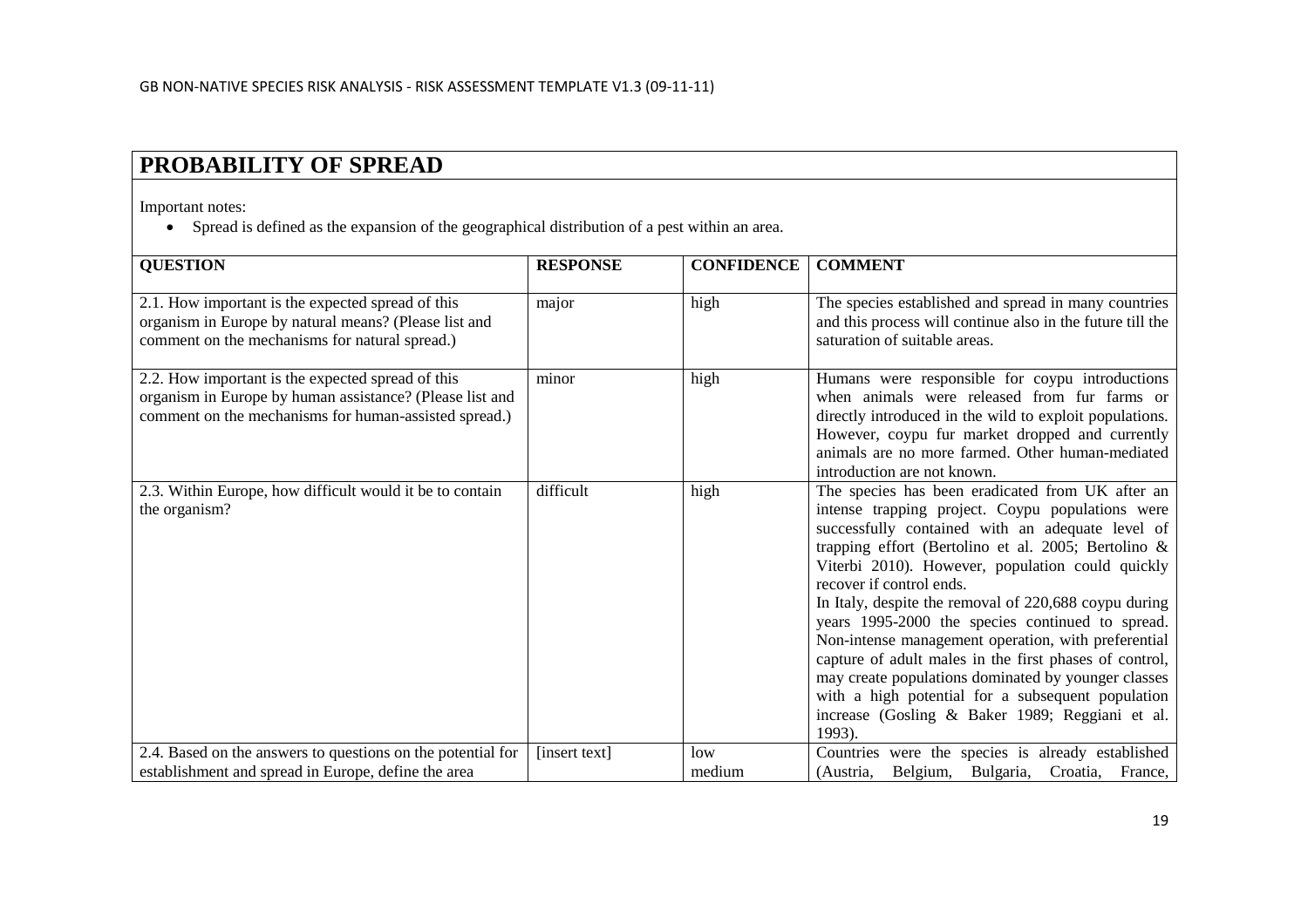| endangered by the organism.                                                                                                                                                                         |            | high<br>very high | Germany, Greece, Italy, Luxembourg, Netherlands,<br>Romania, Slovakia, Slovenia, Spain) and neighbour                                                                                                                                                                                                                                                                                        |
|-----------------------------------------------------------------------------------------------------------------------------------------------------------------------------------------------------|------------|-------------------|----------------------------------------------------------------------------------------------------------------------------------------------------------------------------------------------------------------------------------------------------------------------------------------------------------------------------------------------------------------------------------------------|
|                                                                                                                                                                                                     |            |                   | countries are areas endangered by the organism.                                                                                                                                                                                                                                                                                                                                              |
| 2.5. What proportion (%) of the area/habitat suitable for<br>establishment (i.e. those parts of Europe were the species<br>could establish), if any, has already been colonised by the<br>organism? | $10-33$    | medium            | Considering the biogeographic areas suitable for the<br>species (Atlantic, Continental, Mediterranean,<br>Pannonian) and the present distribution (see map in<br>DAISIE website that, however, is updated to year<br>2008 and therefore underestimate the present range of<br>the species) about 25-30 of the area suitable for<br>establishment has already been colonised by the<br>coypu. |
| 2.6. What proportion (%) of the area/habitat suitable for<br>establishment, if any, do you expect to have been invaded<br>by the organism five years from now (including any<br>current presence)?  | $0-10$     | high              | The species is spreading in many countries, but<br>considering the extend of the area already occupied,<br>in five year the increase in range would be limited.                                                                                                                                                                                                                              |
| 2.7. What other timeframe (in years) would be appropriate<br>to estimate any significant further spread of the organism<br>in Europe? (Please comment on why this timeframe is<br>chosen.)          | 20         | medium            | The species is spreading in many countries and in two<br>decades it can be assumed that localized populations<br>in Central and South of Europe could cover large<br>areas.                                                                                                                                                                                                                  |
| 2.8. In this timeframe what proportion (%) of the<br>endangered area/habitat (including any currently occupied<br>areas/habitats) is likely to have been invaded by this<br>organism?               | $10-33$    | medium            | The species is spreading in many countries and in two<br>decades it can be assumed that localized populations<br>in Central and South of Europe could cover large<br>areas.                                                                                                                                                                                                                  |
| 2.9. Estimate the overall potential for future spread for<br>this organism in Europe (using the comment box to<br>indicate any key issues).                                                         | moderately | medium            | The species could spread along channels, rivers and<br>other wetlands. Therefore, spread rate is influenced<br>by the hydrography                                                                                                                                                                                                                                                            |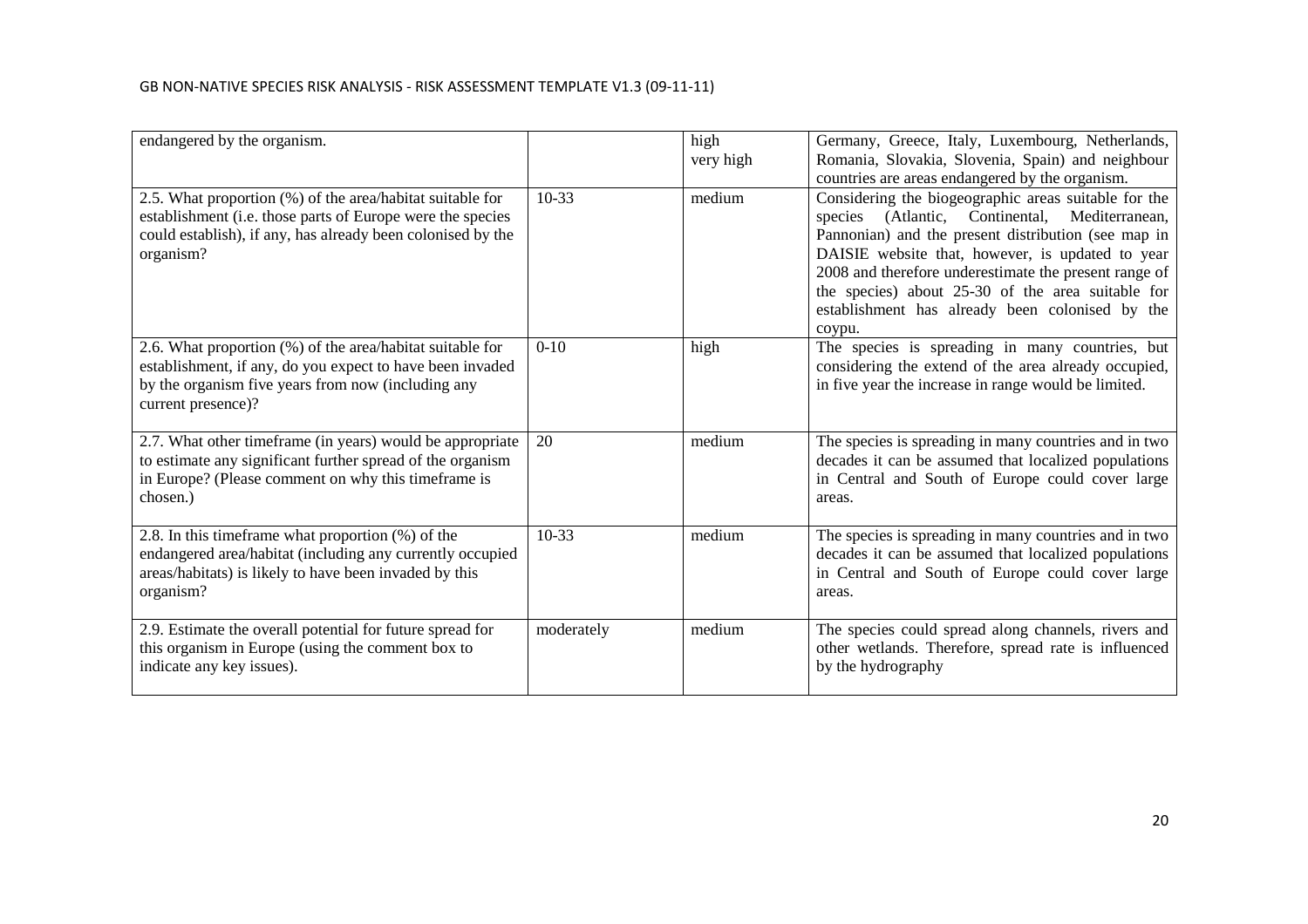## **PROBABILITY OF IMPACT**

Important instructions:

- When assessing potential future impacts, climate change should not be taken into account. This is done in later questions at the end of the assessment.
- Where one type of impact may affect another (e.g. disease may also cause economic impact) the assessor should try to separate the effects (e.g. in this case note the economic impact of disease in the response and comments of the disease question, but do not include them in the economic section).
- Note questions 2.10-2.14 relate to economic impact and 2.15-2.21 to environmental impact. Each set of questions starts with the impact elsewhere in the world, then considers impacts in Europe separating known impacts to date (i.e. past and current impacts) from potential future impacts. Key words are in bold for emphasis.

| <b>QUESTION</b>                                                                                                                                                        | <b>RESPONSE</b> | <b>CONFIDENCE</b> | <b>COMMENTS</b>                                                                                                                                                                                                                                                                                                                                                                                                                                                                                                                                                                                                                                                                                                                            |
|------------------------------------------------------------------------------------------------------------------------------------------------------------------------|-----------------|-------------------|--------------------------------------------------------------------------------------------------------------------------------------------------------------------------------------------------------------------------------------------------------------------------------------------------------------------------------------------------------------------------------------------------------------------------------------------------------------------------------------------------------------------------------------------------------------------------------------------------------------------------------------------------------------------------------------------------------------------------------------------|
| 2.10. How great is the economic loss caused by the<br>organism within its existing geographic range excluding<br>Europe, including the cost of any current management? | massive         | medium            | In Italy, during a six-year period (1995-2000) with a<br>management cost of $\epsilon$ 2,614,408, the damage produced<br>by the species amounted to $\in$ 11,631,721 (Panzacchi et<br>al. 2007). Kettunen et al. (2009) considering the whole<br>current European range extrapolated a cost of 65.69<br>million $\epsilon$ /year.<br>Economic loss are associated to damage to agriculture,<br>river banks and control costs. The most important<br>economic damage is caused by coypu's burrowing<br>behaviour. Coypus dig extensive burrow systems into<br>the riverbanks and ditches. In Italy, the cost of<br>riverbank repair following damage by coypus, was<br>estimated at nearly 2 million Euros/year (Panzacchi et<br>al. 2007). |
| 2.11. How great is the economic cost of the organism<br>currently in Europe excluding management costs (include)<br>any past costs in your response)?                  | massive         | medium            | In Italy, during a six-year period (1995-2000) the<br>damage produced by the species amounted to $\epsilon$<br>11,631,721 (Panzacchi et al. 2007). Kettunen et al.<br>(2009) considering the whole current European range<br>extrapolated a cost of 65.69 million $E$ /year without a<br>distinction between damage and management costs.                                                                                                                                                                                                                                                                                                                                                                                                  |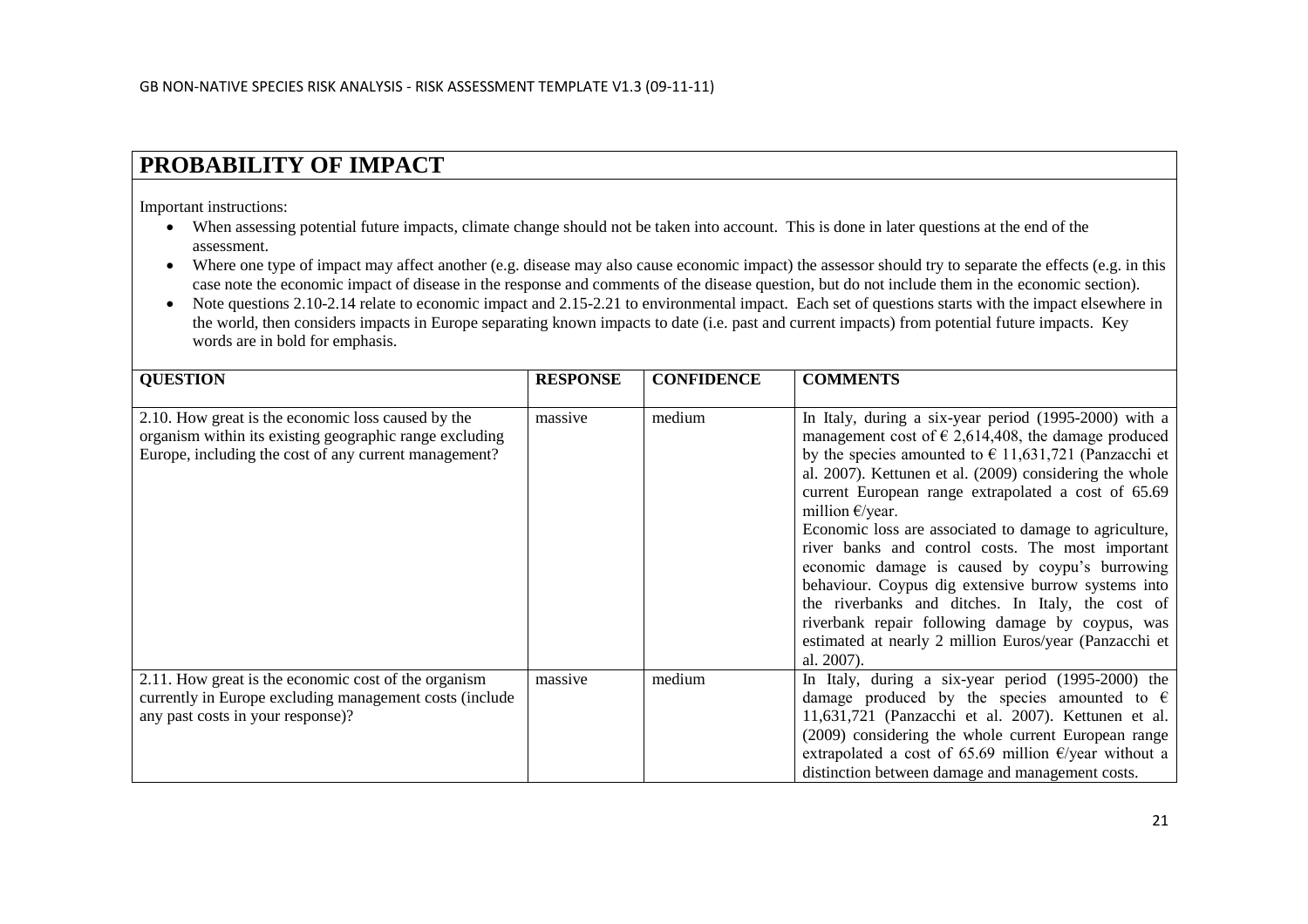| 2.12. How great is the economic cost of the organism<br>likely to be in the future in Europe excluding management<br>costs?                        | massive | medium | Economic cost of coypu would likely increase with the<br>spread of the species.                                                                                                                                                                                                                                                                                                                                                                                                                                                                                                                                                                                                                                                                                                                                                                                                                                                                                                                                                                                                                                                                        |
|----------------------------------------------------------------------------------------------------------------------------------------------------|---------|--------|--------------------------------------------------------------------------------------------------------------------------------------------------------------------------------------------------------------------------------------------------------------------------------------------------------------------------------------------------------------------------------------------------------------------------------------------------------------------------------------------------------------------------------------------------------------------------------------------------------------------------------------------------------------------------------------------------------------------------------------------------------------------------------------------------------------------------------------------------------------------------------------------------------------------------------------------------------------------------------------------------------------------------------------------------------------------------------------------------------------------------------------------------------|
| 2.13. How great are the economic costs associated with<br>managing this organism currently in Europe (include any<br>past costs in your response)? | major   | medium | In Italy, during a six-year period (1995-2000)<br>management costs were $\epsilon$ 2,614,408.<br>Kettunen et al. (2009) considering the whole current<br>European range extrapolated a cost of 65.69 million<br>$E$ /year without a distinction between damage and<br>management costs.                                                                                                                                                                                                                                                                                                                                                                                                                                                                                                                                                                                                                                                                                                                                                                                                                                                                |
| 2.14. How great are the economic costs associated with<br>managing this organism likely to be in the future in<br>Europe?                          | major   | medium | Management costs would likely increase with the<br>spread of the species                                                                                                                                                                                                                                                                                                                                                                                                                                                                                                                                                                                                                                                                                                                                                                                                                                                                                                                                                                                                                                                                               |
| 2.15. How important is environmental harm caused by the<br>organism within its existing geographic range excluding<br>Europe?                      | major   | high   | Coypus are generalist herbivores which can feed on a<br>wide variety of plant materials, including leaves, stems<br>and roots. As a result of this feeding activity, large areas<br>of Nuphar lutea, Rumex spp., Sagittaria spp., Scirpus<br>spp., Phragmites australis, Trapa natans, Typha spp.,<br>may be eliminated (Ellis 1963; Willner et al. 1979;<br>Boorman & Fuller 1981; Bertolino et al. 2005). Coypus<br>could exert impacts on waterbirds, by using their nests<br>as platform for resting and, therefore, crushing or<br>sinking the eggs (Bertolino et al. 2011; Angelici et al.<br>2012).<br>In USA where the species has also been introduced,<br>coypu has an important impact on the aboveground<br>biomass of native marsh plant species, such as<br>chairmaker's bulrush, Scirpus americanus (Johnson &<br>Foote 1997) and arrowheads, Sagittaria latifolia and S.<br>platyphylla (Llewellyn & Shaffer 1993). In Louisiana<br>and Maryland coypu feeding activity has been<br>associated with the loss of brackish and freshwater<br>marshes through a process known as eatout (Foote $\&$<br>Johnson 1993; Carter et al. 1999). |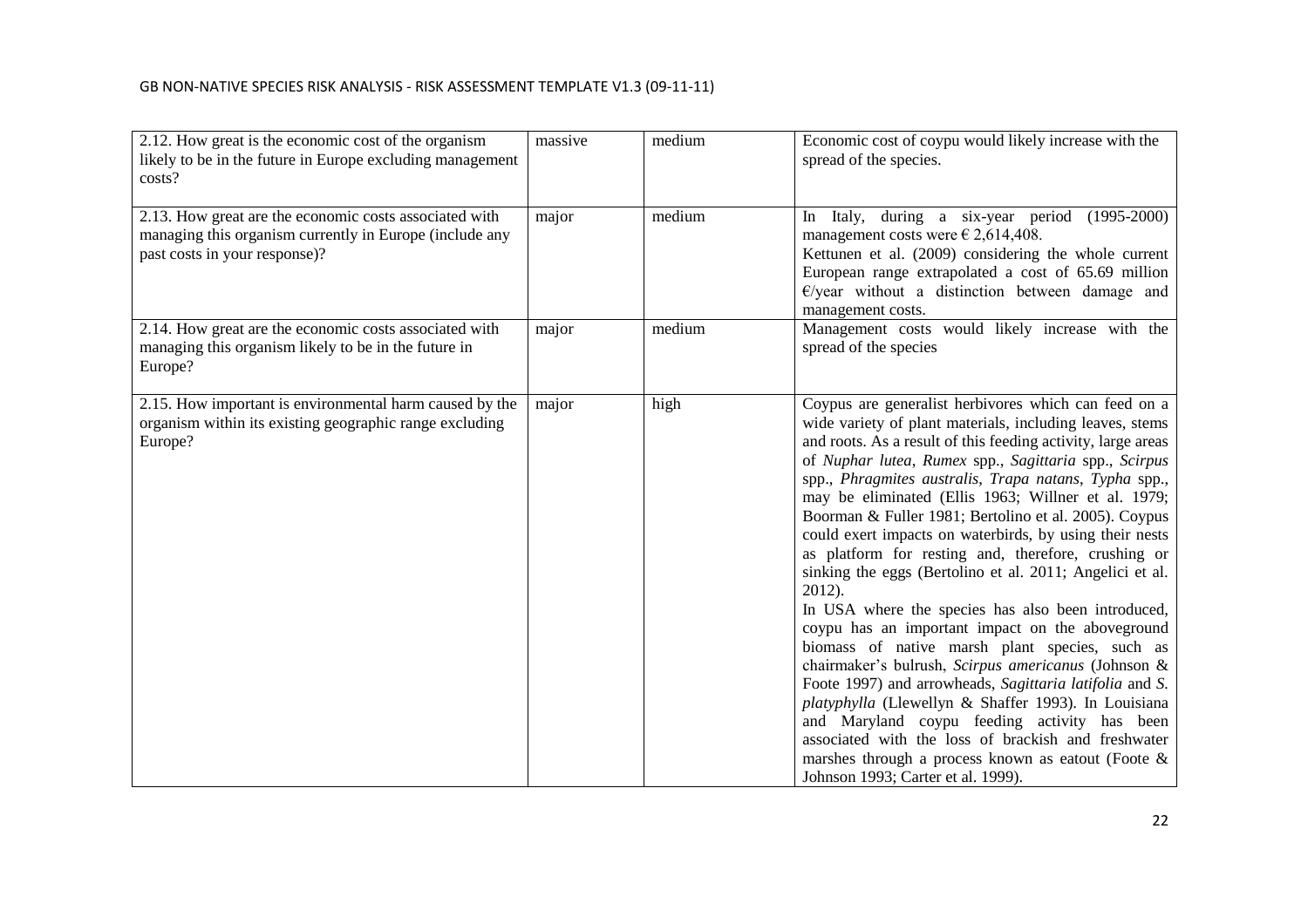| 2.16. How important is the impact of the organism on<br>biodiversity (e.g. decline in native species, changes in<br>native species communities, hybridisation) currently in<br>Europe (include any past impact in your response)?                                 | major | high   | The species could locally reduce the aquatic vegetation<br>for its feeding activity and impact some waterbird<br>species, by crushing or sinking their eggs. However, the<br>impact on single species over large areas is not clear.                                                                                                                                                                                                                                                                                                                                                         |
|-------------------------------------------------------------------------------------------------------------------------------------------------------------------------------------------------------------------------------------------------------------------|-------|--------|----------------------------------------------------------------------------------------------------------------------------------------------------------------------------------------------------------------------------------------------------------------------------------------------------------------------------------------------------------------------------------------------------------------------------------------------------------------------------------------------------------------------------------------------------------------------------------------------|
| 2.17. How important is the impact of the organism on<br>biodiversity likely to be in the future in Europe?                                                                                                                                                        | major | high   | Present impact will increase in the future due to the<br>spread of the species.                                                                                                                                                                                                                                                                                                                                                                                                                                                                                                              |
| 2.18. How important is alteration of ecosystem function<br>(e.g. habitat change, nutrient cycling, trophic<br>interactions), including losses to ecosystem services,<br>caused by the organism currently in Europe (include any<br>past impact in your response)? | major | high   | The main impact is habitat destruction and changes in<br>the composition of local plant communities. Its<br>preferential feeding on rhizomes or reeds reduces<br>vegetal biodiversity and plant cover, leading to changes<br>in the flow speed of the river, erosion and flood (Barrat<br>et al. 2010). In the Norfolk Broads (UK), selective<br>feeding on Phragmites australis opened up the<br>waterways and changed the vegetation composition<br>(Boorman & Fuller 1981).                                                                                                               |
| 2.19. How important is alteration of ecosystem function<br>(e.g. habitat change, nutrient cycling, trophic<br>interactions), including losses to ecosystem services,<br>caused by the organism likely to be in Europe in the<br>future?                           | major | high   | The spread of the species in many countries would<br>increase the surface where coypu could affect<br>ecosystem functions.                                                                                                                                                                                                                                                                                                                                                                                                                                                                   |
| 2.20. How important is decline in conservation status (e.g.<br>sites of nature conservation value, WFD classification)<br>caused by the organism currently in Europe?                                                                                             | major | medium | Changes in the composition of local plant communities,<br>and in the flow speed of rivers (Boorman & Fuller<br>1981; Barrat et al. 2010) will likely decrease the<br>conservation status of wetlands where coypus are<br>present. For instance, studies showed an impact to EU<br>92/43 "Habitat" Directive Habitat: 3150 Natural<br>eutrophic lakes, 3160 Natural dystrophic lakes and<br>ponds (Bertolino et al. 2005); 1130 Estuaries, 1150<br>Coastal lagoons 1410 with reedbeds and other species<br>(Boorman & Fuller 1981): Mediterranean salt meadows<br>(Marini et al. 2011, 2013). |
| 2.21. How important is decline in conservation status (e.g.                                                                                                                                                                                                       | major | medium | The spread of the species in many countries would                                                                                                                                                                                                                                                                                                                                                                                                                                                                                                                                            |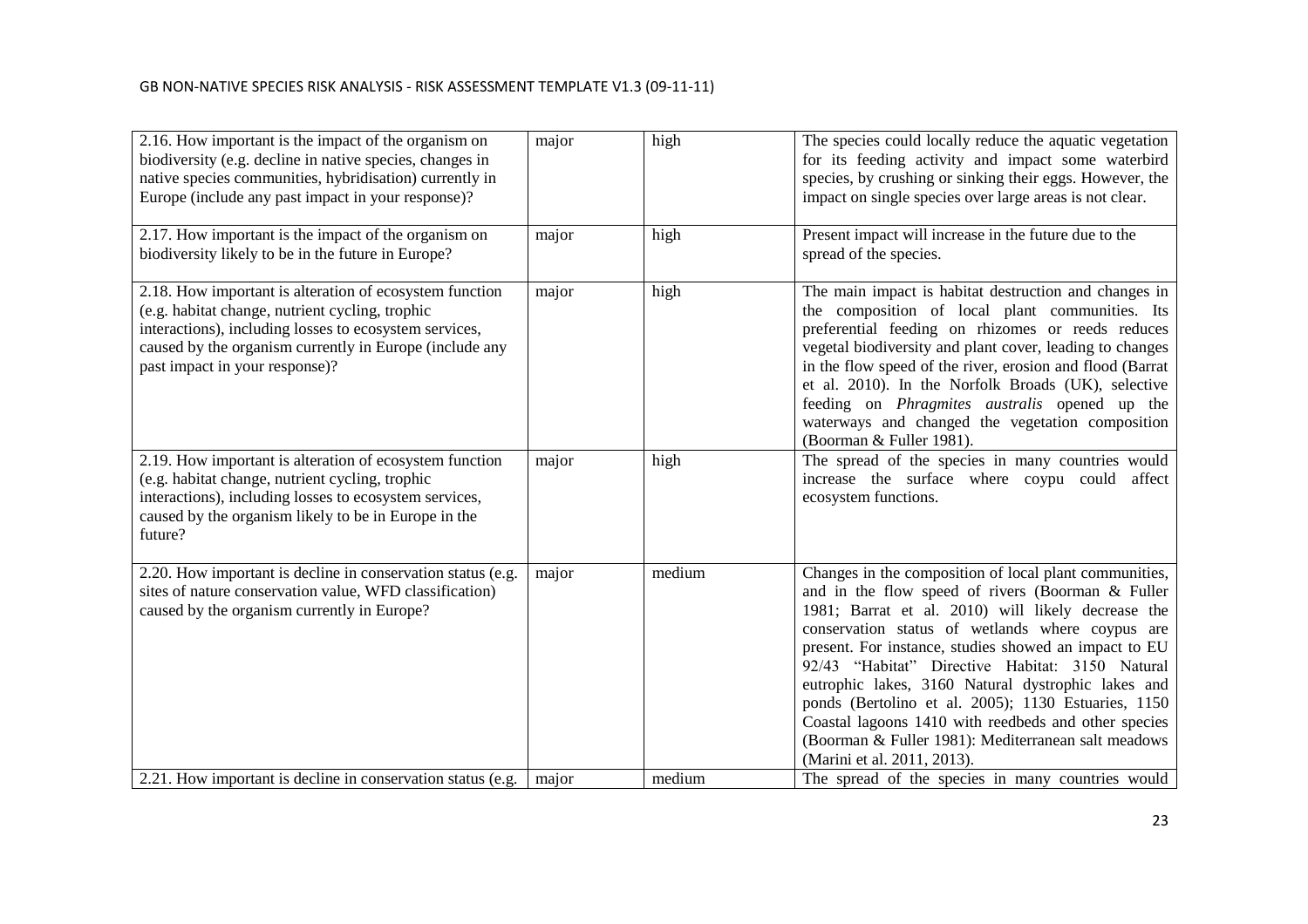| sites of nature conservation value, WFD classification)<br>caused by the organism likely to be in the future in<br>Europe?                                                                                        |         |      | increase the surface where coypu could decrease the<br>conservation status of habitats listed in the EU 92/43<br>"Habitat" Directive Habitat.                                                                                                                                                                                                                                                                                                                                                                             |
|-------------------------------------------------------------------------------------------------------------------------------------------------------------------------------------------------------------------|---------|------|---------------------------------------------------------------------------------------------------------------------------------------------------------------------------------------------------------------------------------------------------------------------------------------------------------------------------------------------------------------------------------------------------------------------------------------------------------------------------------------------------------------------------|
| 2.22. How important is it that genetic traits of the<br>organism could be carried to other species, modifying<br>their genetic nature and making their economic,<br>environmental or social effects more serious? | minimal | high |                                                                                                                                                                                                                                                                                                                                                                                                                                                                                                                           |
| 2.23. How important is social, human health or other<br>harm (not directly included in economic and<br>environmental categories) caused by the organism within<br>its existing geographic range?                  | major   | high | Coypus are implicated in leptospirosis (e.g. Waitkins<br>et al. 1985; Michel et al. 2001; Bollo et al. 2003). Vein<br>et al. (2013 online first) found a significant prevalence<br>of kidney carriage $(8.0 - 12.1\%)$ and consider coypu<br>as a real reservoir for leptospirosis. Human<br>leptospirosis is considered an emerging risk for Europe<br>(Dupouey 2014).<br>Nardoni et al. (2011) found coypu heavily parasitized<br>with Toxoplasma, suggesting that the species could be a<br>reservoir of this parasite |
| 2.24. How important is the impact of the organism as<br>food, a host, a symbiont or a vector for other damaging<br>organisms (e.g. diseases)?                                                                     | major   | high | Coypus are implicated in leptospirosis (e.g. Waitkins<br>et al. 1985; Michel et al. 2001; Bollo et al. 2003). Vein<br>et al. (2013 online first) found a significant prevalence<br>of kidney carriage $(8.0 - 12.1\%)$ and consider coypu<br>as a real reservoir for leptospirosis. Human<br>leptospirosis is considered an emerging risk for Europe<br>(Dupouey 2014).<br>Nardoni et al. (2011) found coypu heavily parasitized<br>with Toxoplasma, suggesting that the species could be a<br>reservoir of this parasite |
| 2.25. How important might other impacts not already<br>covered by previous questions be resulting from<br>introduction of the organism? (specify in the comment<br>box)                                           | major   | high | Coypus dig extensive burrow systems into the<br>riverbanks and ditches, disrupting drainage systems and<br>posing a risk of flooding in low-lying areas. In Italy, the<br>cost of riverbank repair following damage by coypus,<br>was estimated at nearly 2 million Euros/year (Panzacchi<br>et al. 2007). Extensive burrowing makes dikes and                                                                                                                                                                            |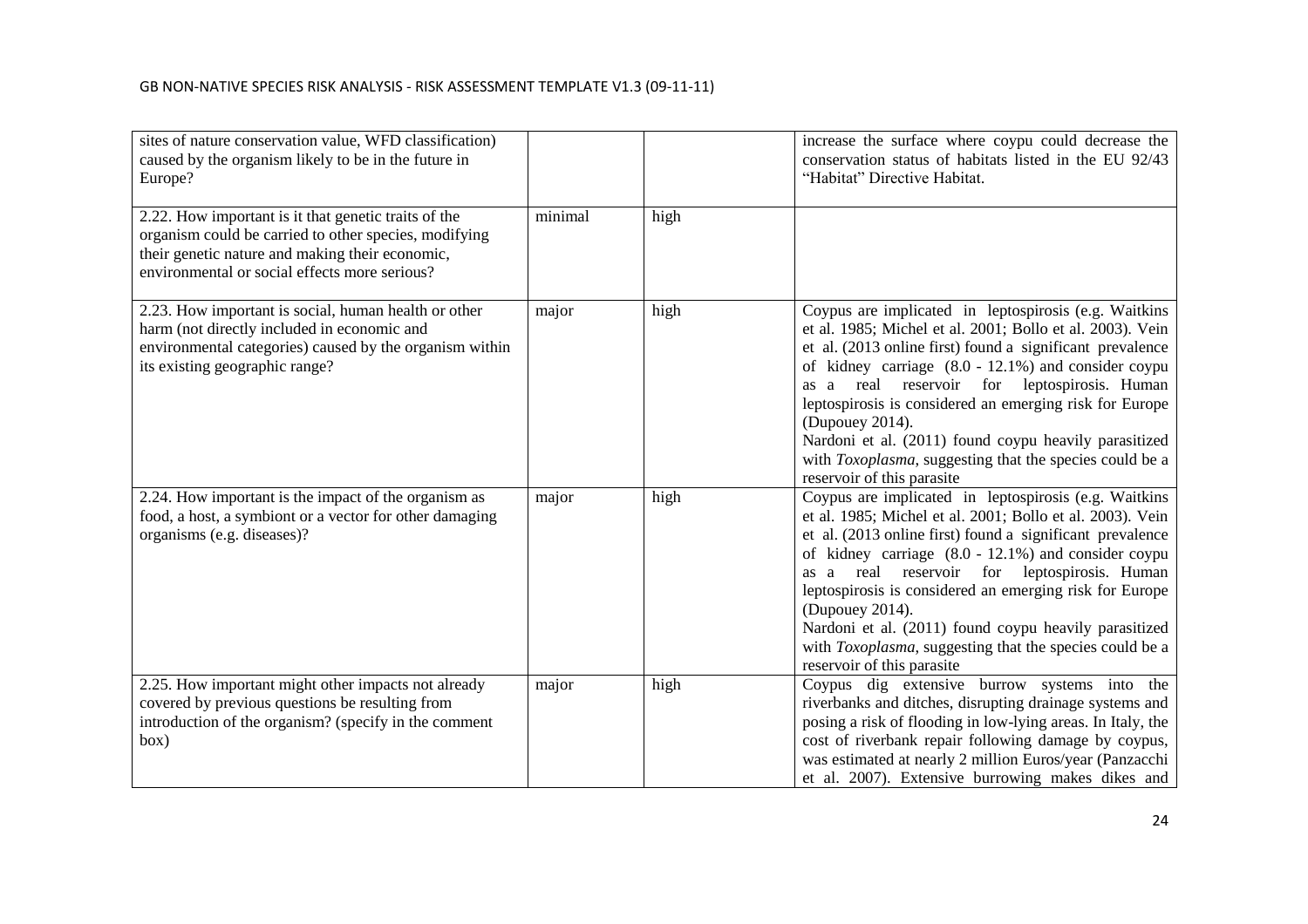|                                                                                                                                                                                                        |                                              |      | levees susceptible to collapse due to other factors, such<br>as flooding or vehicular traffic (Bounds et al. 2003).                                                                                                                      |
|--------------------------------------------------------------------------------------------------------------------------------------------------------------------------------------------------------|----------------------------------------------|------|------------------------------------------------------------------------------------------------------------------------------------------------------------------------------------------------------------------------------------------|
| 2.26. How important are the expected impacts of the<br>organism despite any natural control by other organisms,<br>such as predators, parasites or pathogens that may already<br>be present in Europe? | major                                        | high | Possible predators in Europe are felids and canids, other<br>medium sized carnivores and some birds of prey<br>(Bertolino et al. 2012); their predation is however<br>limited and may not impact populations.                            |
| 2.27. Indicate any parts of Europe where economic,<br>environmental and social impacts are particularly likely to<br>occur (provide as much detail as possible).                                       | [insert text +<br>attach map if<br>possible] | high | Most of the countries where the species is already<br>established: Austria, Belgium, Bulgaria, Croatia,<br>Germany, Greece, Italy, Luxembourg,<br>France.<br>Netherlands, Romania, Slovakia, Slovenia, Spain (Map<br>in DAISIE website). |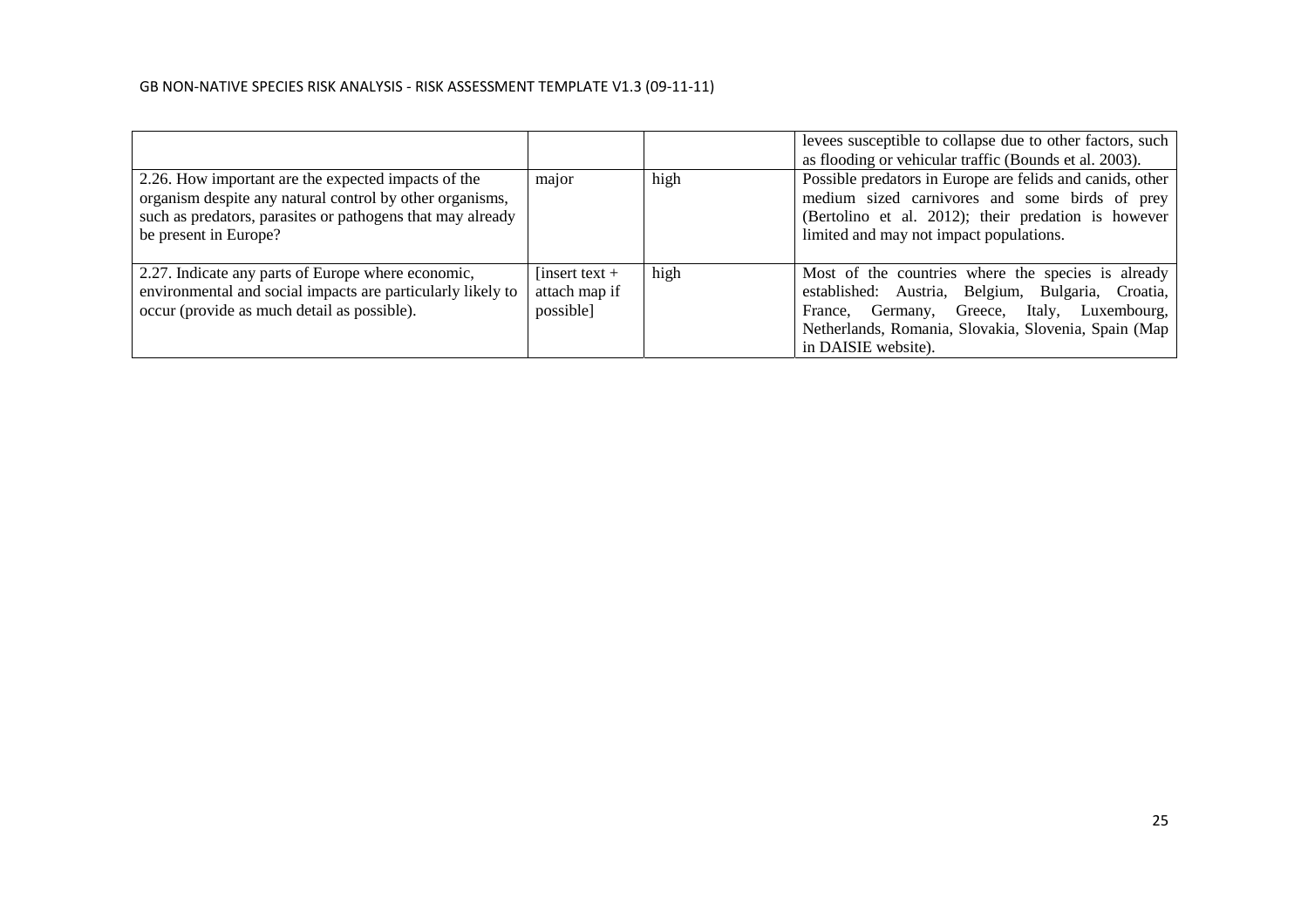| <b>RISK SUMMARIES</b>          |                 |                   |                                                                                                                                                                                                                                                                                                                                                                                                                                                                   |  |
|--------------------------------|-----------------|-------------------|-------------------------------------------------------------------------------------------------------------------------------------------------------------------------------------------------------------------------------------------------------------------------------------------------------------------------------------------------------------------------------------------------------------------------------------------------------------------|--|
|                                |                 |                   |                                                                                                                                                                                                                                                                                                                                                                                                                                                                   |  |
|                                | <b>RESPONSE</b> | <b>CONFIDENCE</b> | <b>COMMENT</b>                                                                                                                                                                                                                                                                                                                                                                                                                                                    |  |
| <b>Summarise Entry</b>         | very likely     | very high         | The coypu is not traded and is not farmed anymore;<br>therefore there are no active pathways or potential<br>future pathways. Natural spread from areas where the<br>species is already established poses the most significant<br>risk of expansion.                                                                                                                                                                                                              |  |
| <b>Summarise Establishment</b> | very likely     | very high         | The species is already established in many European<br>countries: Austria, Belgium, Bulgaria, Croatia, France,<br>Germany, Greece, Italy, Luxembourg, Netherlands,<br>Romania, Slovakia, Slovenia, Spain.<br>Management actions aimed at limiting damage and/or<br>populations are ongoing in some countries, but results<br>are not always known and their effectiveness is<br>sometime questionable.                                                            |  |
| <b>Summarise Spread</b>        | moderately      | medium            | The species established and spread in many countries<br>and this process will continue also in the future till the<br>saturation of suitable areas.<br>Climatic conditions in most of Europe are considered<br>suitable for grey squirrels, except for the Northern<br>countries (e.g. Scandinavia and Baltic countries).                                                                                                                                         |  |
| <b>Summarise Impact</b>        | massive         | high              | The main ecological impact is habitat destruction and<br>changes in the composition of local plant communities.<br>Coypus are generalist herbivores that can feed on a<br>wide variety of plant materials, including leaves, stems<br>and roots. As a result of this feeding activity, large<br>areas of aquatic vegetation may be eliminated (Ellis,<br>1963; Willner et al. 1979; Boorman & Fuller 1981;<br>Bertolino et al. 2005). Its preferential feeding on |  |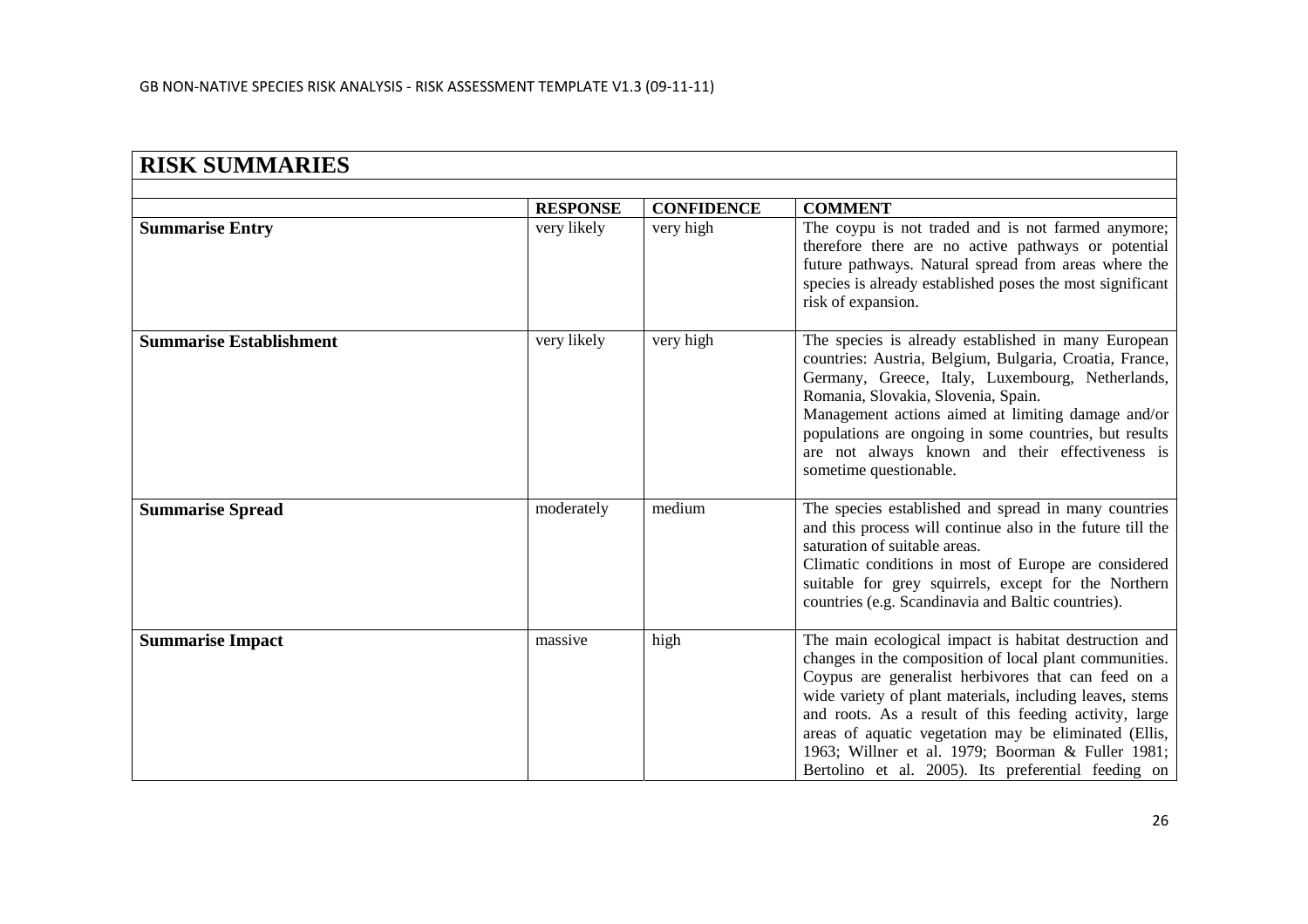|                                          |      |      | rhizomes or reeds reduces vegetal biodiversity and plant                |
|------------------------------------------|------|------|-------------------------------------------------------------------------|
|                                          |      |      | cover, leading to changes in the flow speed of the river,               |
|                                          |      |      | erosion and flood (Barrat et al. 2010).                                 |
|                                          |      |      | Coypus could impact waterbirds using their nests as                     |
|                                          |      |      | platform for resting and, therefore, crushing or sinking                |
|                                          |      |      | their eggs (Bertolino et al. 2011; Angelici et al. 2012).               |
|                                          |      |      | Economic loss are associated to damage to agriculture,                  |
|                                          |      |      | river banks and control costs. The most important                       |
|                                          |      |      | economic damage is caused by coypu's burrowing                          |
|                                          |      |      | behaviour. Coypus dig extensive burrow systems into                     |
|                                          |      |      | the riverbanks and ditches, disrupting drainage systems.                |
|                                          |      |      | Extensive burrowing makes dikes and<br>levees                           |
|                                          |      |      | susceptible to collapse due to other factors, such as                   |
|                                          |      |      | flooding or vehicular traffic (Bounds et al. 2003). Cost                |
|                                          |      |      | of coypu management (damage and species control) in                     |
|                                          |      |      | Italy, amounted to $\epsilon$ 11,631,721 in six years (Panzacchi        |
|                                          |      |      | et al. 2007). Kettunen et al. (2009) considering the                    |
|                                          |      |      | whole current European range extrapolated a cost of                     |
|                                          |      |      | 65.69 million $\epsilon$ /year.                                         |
|                                          |      |      | Coypu are implicated in leptospirosis (e.g. Waitkins et                 |
|                                          |      |      | al. 1985; Michel et al. 2001; Bollo et al. 2003). Vein et               |
|                                          |      |      | al. (2013 online first) found a significant prevalence                  |
|                                          |      |      | of kidney carriage $(8.0 - 12.1\%)$ and consider coypu                  |
|                                          |      |      | as a real reservoir for leptospirosis. Human                            |
|                                          |      |      | leptospirosis is considered an emerging risk for Europe                 |
|                                          |      |      | (Dupouey 2014).<br>The species is already established in many countries |
| <b>Conclusion of the risk assessment</b> | high | high | and it is spreading in Europe. A large number of                        |
|                                          |      |      | scientific publications demonstrate the invasiveness of                 |
|                                          |      |      | the species in aquatic ecosystems and its economic                      |
|                                          |      |      | impact due to damage to crops and river banks.                          |
|                                          |      |      |                                                                         |

Additional questions are on the following page ...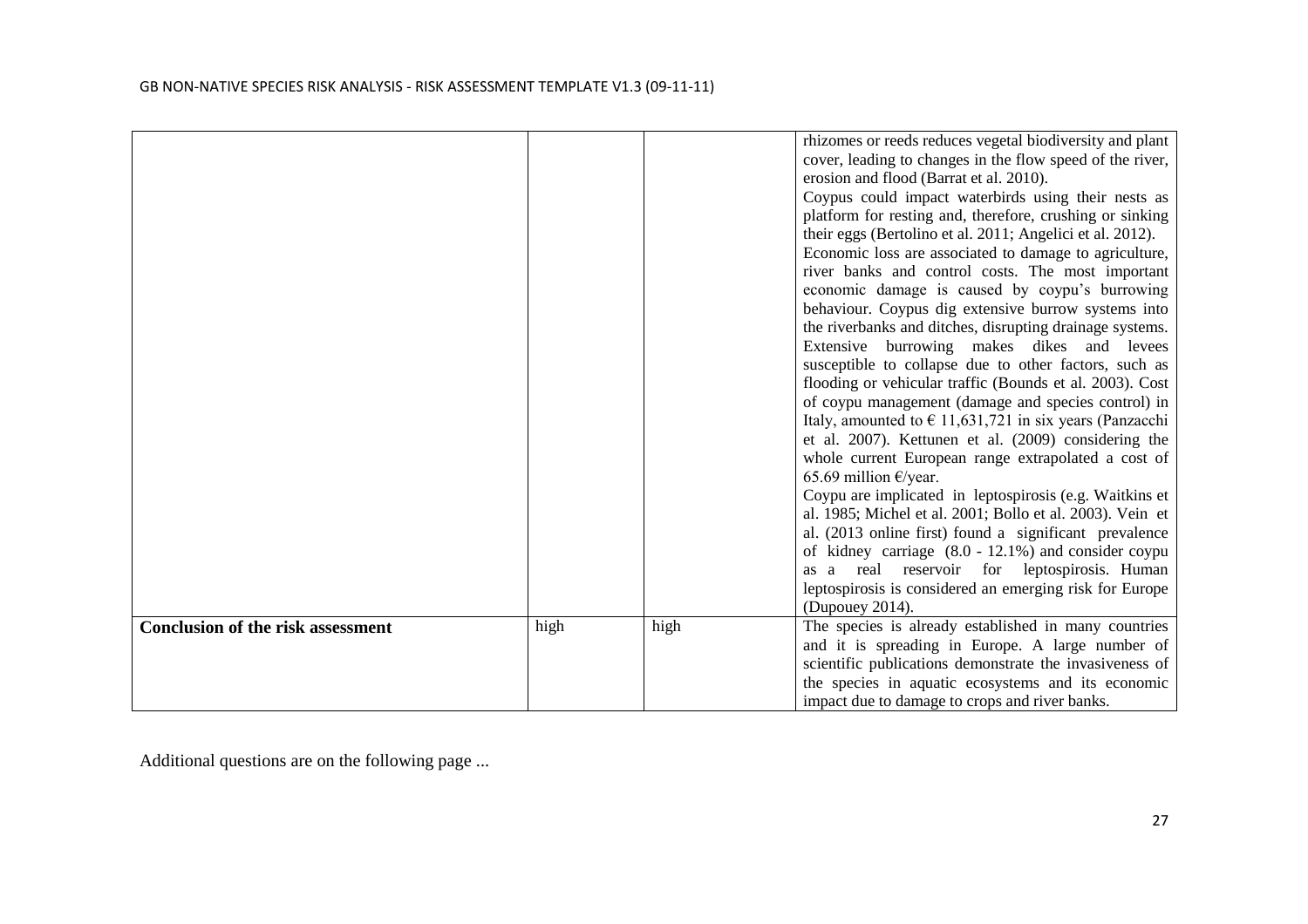| <b>ADDITIONAL QUESTIONS - CLIMATE CHANGE</b>                                                                                          |                                                                        |        |                                                                                                                                                                                                                                                                                                                                                                                                                                                                                                                                                                                                                                           |  |  |
|---------------------------------------------------------------------------------------------------------------------------------------|------------------------------------------------------------------------|--------|-------------------------------------------------------------------------------------------------------------------------------------------------------------------------------------------------------------------------------------------------------------------------------------------------------------------------------------------------------------------------------------------------------------------------------------------------------------------------------------------------------------------------------------------------------------------------------------------------------------------------------------------|--|--|
| 3.1. What aspects of climate change, if any, are most<br>likely to affect the risk assessment for this organism?                      | [insert text]                                                          | high   | Coypu populations are sensitive to climatic conditions<br>and severe winters may be the most limiting factor<br>(Goslin 1981; Doncaster & Micol 1989). Therefore, the<br>present climate change may further benefit the species<br>in colonising new areas.                                                                                                                                                                                                                                                                                                                                                                               |  |  |
| 3.2. What is the likely time frame for such changes?                                                                                  | $50 - 100$ years                                                       | medium |                                                                                                                                                                                                                                                                                                                                                                                                                                                                                                                                                                                                                                           |  |  |
| 3.3. What aspects of the risk assessment are most<br>likely to change as a result of climate change?                                  | [Increase]<br>climatic<br>suitability of<br>Northern<br>areas          | medium |                                                                                                                                                                                                                                                                                                                                                                                                                                                                                                                                                                                                                                           |  |  |
|                                                                                                                                       |                                                                        |        |                                                                                                                                                                                                                                                                                                                                                                                                                                                                                                                                                                                                                                           |  |  |
| <b>ADDITIONAL QUESTIONS - RESEARCH</b>                                                                                                |                                                                        |        |                                                                                                                                                                                                                                                                                                                                                                                                                                                                                                                                                                                                                                           |  |  |
| 4.1. If there is any research that would significantly<br>strengthen confidence in the risk assessment please<br>summarise this here. | [The species]<br>invasiveness is<br>demonstrated<br>by many<br>papers] | high   | Confidence in the risk assessment is high. The species<br>is established in many European countries and a large<br>number of scientific publications demonstrate the<br>invasiveness of coypu, its ecological and economic<br>impact. The species is also established in other<br>continents (e.g. North America and Asia) and scientific<br>publications from North America demonstrate a similar<br>impact, if not even higher.<br>Further research should better quantify economic cost<br>over large areas and effectiveness of control programs<br>in term of population containment and ecological or<br>economic damage reduction. |  |  |

Please provide a reference list on the following page ...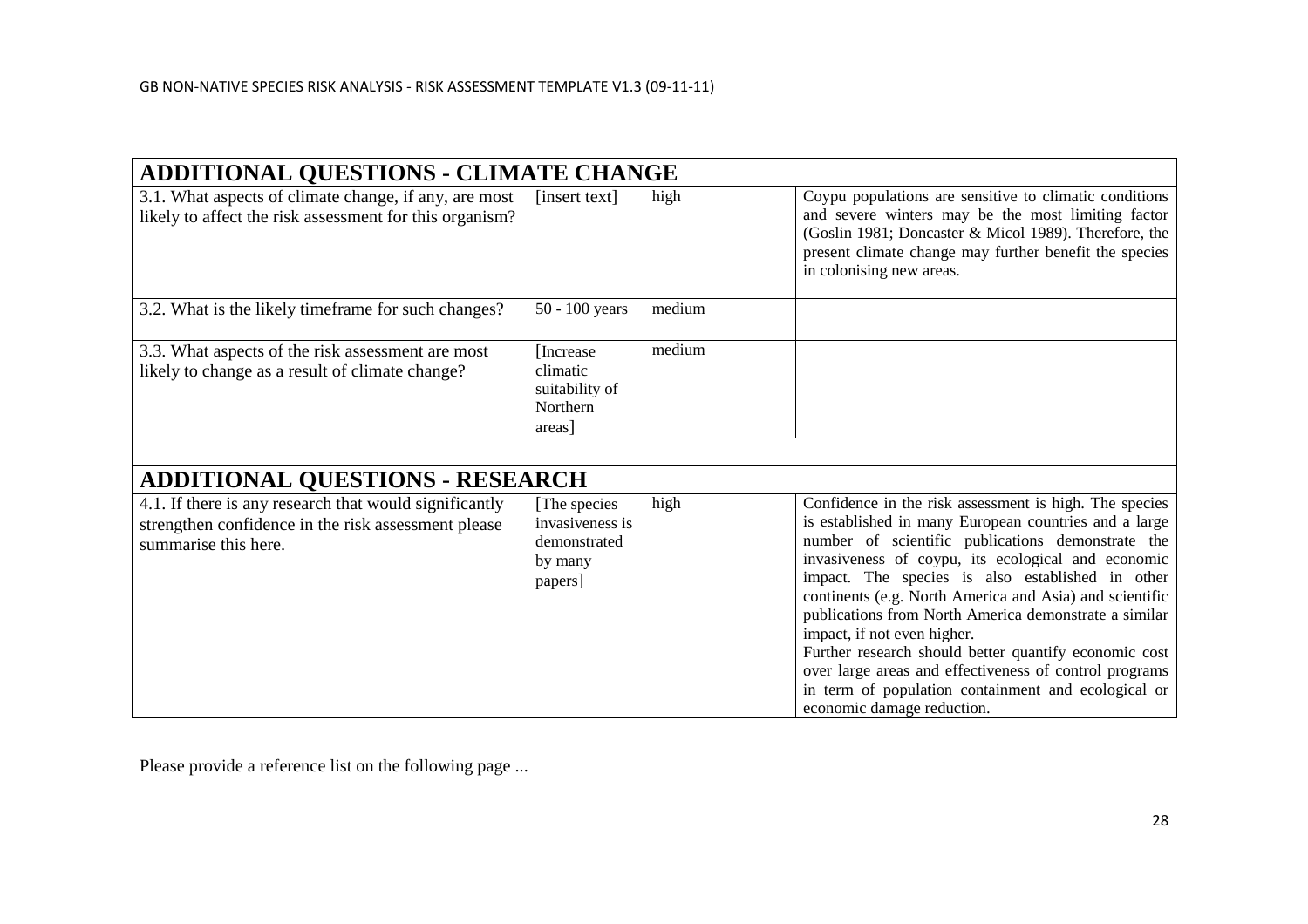## **REFERENCES:**

Abbas A. 1991. Feeding strategy of coypu (*Myocastor coypus*) in central western France. Journal of Zoology 224: 385-401.

Aliev F.F. 1968. Contribution to the study of nutria- migrations (*Myocastor coypus*). Saugetierkundliche Mitteilungen 16: 301-303.

- Angelici C., Marini F., Battisti C., Bertolino S., Capizzi D., Monaco A. 2012 .Cumulative impact of rats and coypu on nesting waterbirds: first evidences from a small Mediterranean wetland (Central Italy). Vie milieu - Life and Environment 62: 137-141.
- Baker S.J. 2006. The eradication of coypus (*Myocastor coypus*) from Britain: the elements of a successful campaign, in F. Koike, M.N. Clout, M. Kawamichi, M. De Poorter, K. Iwatsuki (eds) Assessment and control of biological invasion risks, Shoukadoh Book Sellers, Kyoto, Japan and International Union for Conservation of Nature, Gland, Switzerland, pp 142-147.
- Barrat J., Richomme C., Moinet M. 2010. The accidental release of exotic species from breeding colonies and zoological collections. Rev Sci Tech 29(1): 113-122.
- Bertolino S. 2009. Species account of the 100 of the most invasive alien species in Europe: *Myocastor coypus* (Molina), coypu, nutria (Myocastoridae, Mammalia)*.* in DAISIE Handbook of alien species in Europe, Invading nature - Springer series in invasion ecology 3, Springer, Dordrecht, The Netherlands, p 364.
- Bertolino S., Genovesi P. 2007. Semiaquatic mammals introduced into Italy: case studies in biological invasion. In F. Gherardi (ed) Biological invaders in inland waters: Profiles, distribution, and threats, Springer, pp 175-191.
- Bertolino S., Viterbi R. 2010. Long-term cost-effectiveness of coypu (*Myocastor coypus*) control in Piedmont (Italy). Biological Invasions 12: 2549*-*2558.
- Bertolino S., Guichón M.L., Carter J. 2012. *Myocastor coypus* Molin coypu). In: Handbook of Global Freshwater Invasive Species, Francis R. (ed.), pp. 357- 368. Earthscan, Taylor & Francis Group, Abingdon, UK.
- Bertolino S., Perrone A., Gola L. 2005. Effectiveness of coypu control in small Italian wetland areas. Wildlife Society Bulletin 33: 714*-*720.
- Bertolino S., Angelici C., Monaco E., Monaco A., Capizzi D. 2011. Is the coypu (*Myocastor coypus*) a nest predator or a nest destroyer? Hystrix Italian Journal of Mammalogy 22: 333-339.
- Bollo E., Pregel P., Gennero S., Pizzoni E., Rosati S., Nebbia P., Biolatti B. 2003. Health status of a population of nutria (*Myocastor coypus*) living in a protected area in Italy. Research in Veterinary Science 75: 21-25.
- Boorman L.A., Fuller R.M. 1981. The changing status of reedswamp in the Norfolk broads. Journal of Applied Ecology 18: 241*-*269.
- Bounds D.L., Sherfy M.H., Mollett T.A. 2003. Nutria. Iin G.A. Felhamer, B. C. Thompson and J. A. Chapman, (eds) Wild mammals of North America. Johns Hopkins University Press, Baltimore, Maryland, pp. 1119*-*1147.
- Brown L.N. 1975. Ecological Relationships and breeding biology of the nutria (*Myocastor coypus*) in the Tampa, Florida area*.* Journal of Mammalogy. 56: 928*-*930.
- Carter J., Leonard B.P. 2002. A review of the literature on the worldwide distribution, spread of, and efforts to eradicate the coypu (*Myocastor coypus*). Wildlife Society Bulletin 30: 162*-*175.
- Carter J., Foote A.L., Johnson-Randall L. A. 1999. Modelling the effects of coypu (*Myocastor coypus*) on wetland loss. Wetlands 19: 209*-*219.

DAISIE website: http://www.europe-aliens.org/aboutDAISIE.do

Doncaster C.P., Micol T. 1989. Annual cycle of a coypu (*Myocastor coypus*) population: male and female strategies. Journal of Zoology 217: 227*-*240.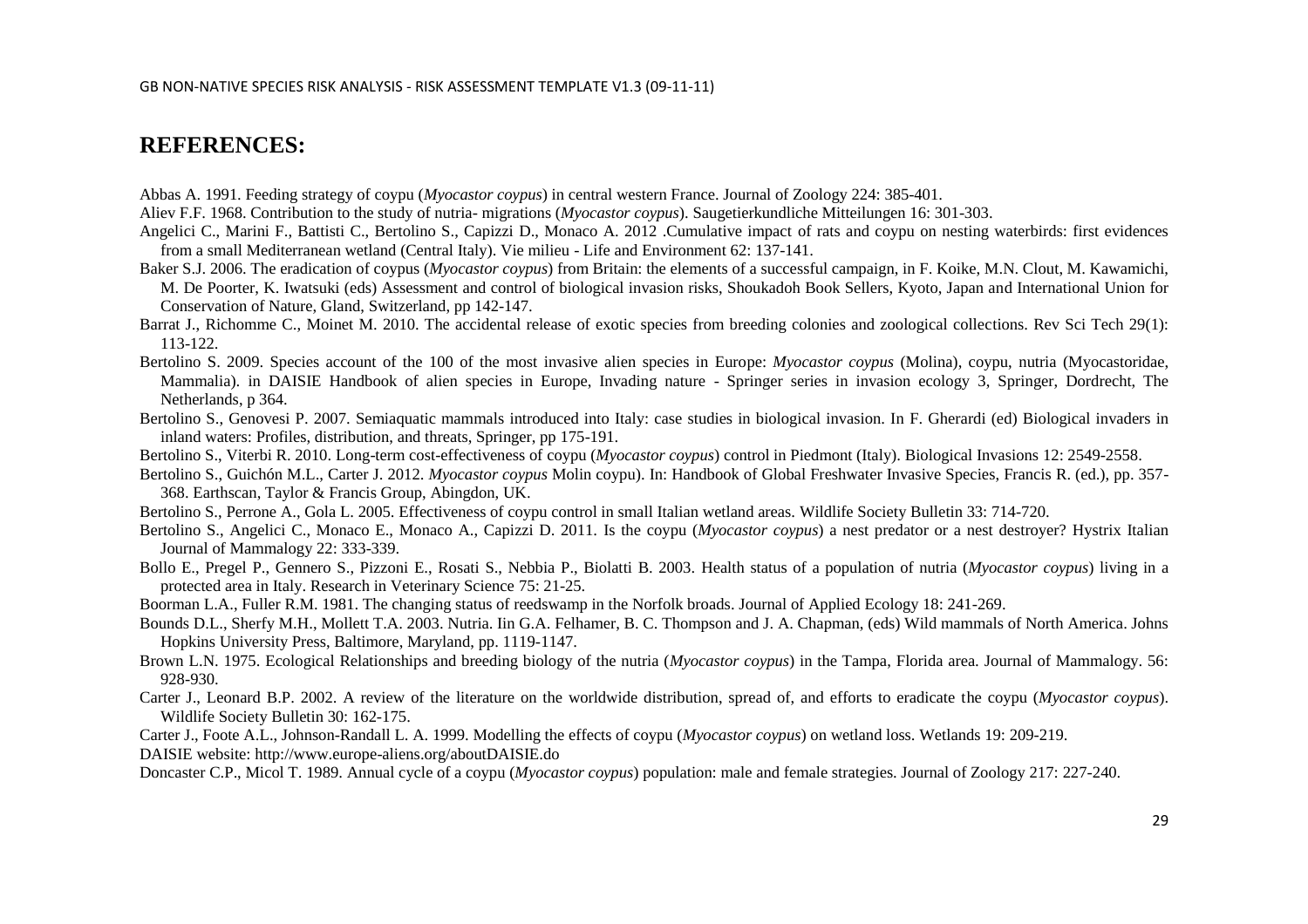- Dupouey J., Faucher B., Edouard S., Richet H., Kodjo A., Drancourt M., Davoust B. 2014. Human leptospirosis: An emerging risk in Europe? Comparative Immunology, Microbiology and Infectious Diseases 37: 77*-*83.
- Ellis E.A. 1963. Some effects of selective feeding by the coypu (*Myocastor coypus*) on the vegetation of Broadland. Transactions of the Norfolk and Norwich Naturalists Society 20: 32*-*35.
- Foote A.L., Johnson L.A. 1993. Plant stand development in Louisiana coastal wetlands: coypu grazing effects on plant biomass. in Proceedings of the  $13<sup>th</sup>$ Annual Conference of the Society of Wetland Scientists, New Orleans, Louisiana, Society of Wetland Scientists, Utica, Mississippi, USA, pp. 265*-*271
- Gosling L.M. 1981. Climatic determinants of spring littering by feral coypus (*Myocastor coypus*). Journal of Zoology 195: 281*-*288.
- Gosling L.M., Baker S.J. 1989. The eradication of muskrats and coypus from Britain. Biological Journal of the Linnean Society 38: 39*-*51
- Gosling L.M., Baker S.J. 2008. Coypu *Myocasto coypus*. In S. Harris, D. W. Yalden (eds), Mammals of the British Isles: Handbook, 4th edn, The Mammal Society, Southampton, pp 159*-*165
- Guichón M.L., Doncaster C.P., Cassini M.H. 2003. Population structure of coypus (*Myocastor coypus*) in their region of origin and comparison with introduced populations. Journal of Zoology 261: 265*-*272.
- Howerth E.W., Reeves A.J., McElveen M.R., Austin F.W. 1994. Survey of selected diseases in nutria (*Myocastor coypus*) from Louisiana. *J*ournal of Wildlife Diseases 30: 450*-*453.
- Johnson L.A., Foote A.L. 1997. Vertebrate herbivory in managed coastal wetlands: a manipulative experiment. Aquatic Botany 59: 17*-*32.
- Kettunen M., Genovesi P., Gollasch S., Pagad S., Starfinger U. ten Brink P., Shine C. 2008. Technical support to EUstrategy on invasive species (IAS) -Assessment of the impacts of IAS in Europeand the EU (final module report for the European Commission). Institute for European Environmental Policy (IEEP), Brussels, Belgium. 44 pp. + Annexes.
- Kim P. 1980. The coypu (*Myocastor coypus*) in the Netherlands: reproduction, home range and manner of seeking food. Lutra 23: 55*-*64.
- Linscombe G., Kinler N., Wright V. 1981. Nutria population density and vegetative changes in brackish marsh in coastal Louisiana. in J. A. Chapman and D. Pursley (eds) Proceedings of the Worldwide Furbearer Conference, pp 129*-*14\.
- Llewellyn D.W., Shaffer G.P. 1993. Marsh restoration in the presence of intense herbivory: The role of *Justicia lanceolata* (Chapm) small. Wetlands 13: 176- 184.
- Louisiana Department of Wildlife and Fisheries 2007. Nutria. http://www.nutria.com, accessed 25August 2010.
- Marini F, Ceccobelli S, Battisti C 2011. Coypu (*Myocastor coypus*) in a Mediterranean remnant wetland: a pilot study of a yearly cycle with management implications. Wetlands Ecology and Management 19: 159-164.
- Marini F., Gabrielli E., Montaudo L., Vecchi M., Santoro R., Battisti C., Carpaneto G.M. 2013. Diet of coypu (*Myocastor coypus*) in a Mediterranean coastal wetland: a possible impact on threatened rushbeds? Vie Milieu 63: 97-103.
- Michel V., Ruveon-Clouet N., Menard A., Sonrier C., Fillonneau C., Rakotovao F., Ganière J.P., André-Fontaine G. 2001. Role of the coypu (*Myocastor coypus*. in the epidemiology of leptospirosis in domestic animals and humans in France. European Journal of Epidemiology 17: 111-121.
- Nardoni S., Angelici M.C., Mugnaini L., Mancianti F. 2011. Prevalence of Toxoplasma gondiiinfection in *Myocastor coypus* in a protected Italian wetland. Parasite and Vectors 4: 240.
- Panzacchi M., Bertolino S., Cocchi R., Genovesi P. 2007. Cost/benefit analysis of two opposite approaches to pest species management: permanent control of *Myocastor coypus* in Italy versus eradication in East Anglia (UK). Wildlife Biology 13: 159*-*171.